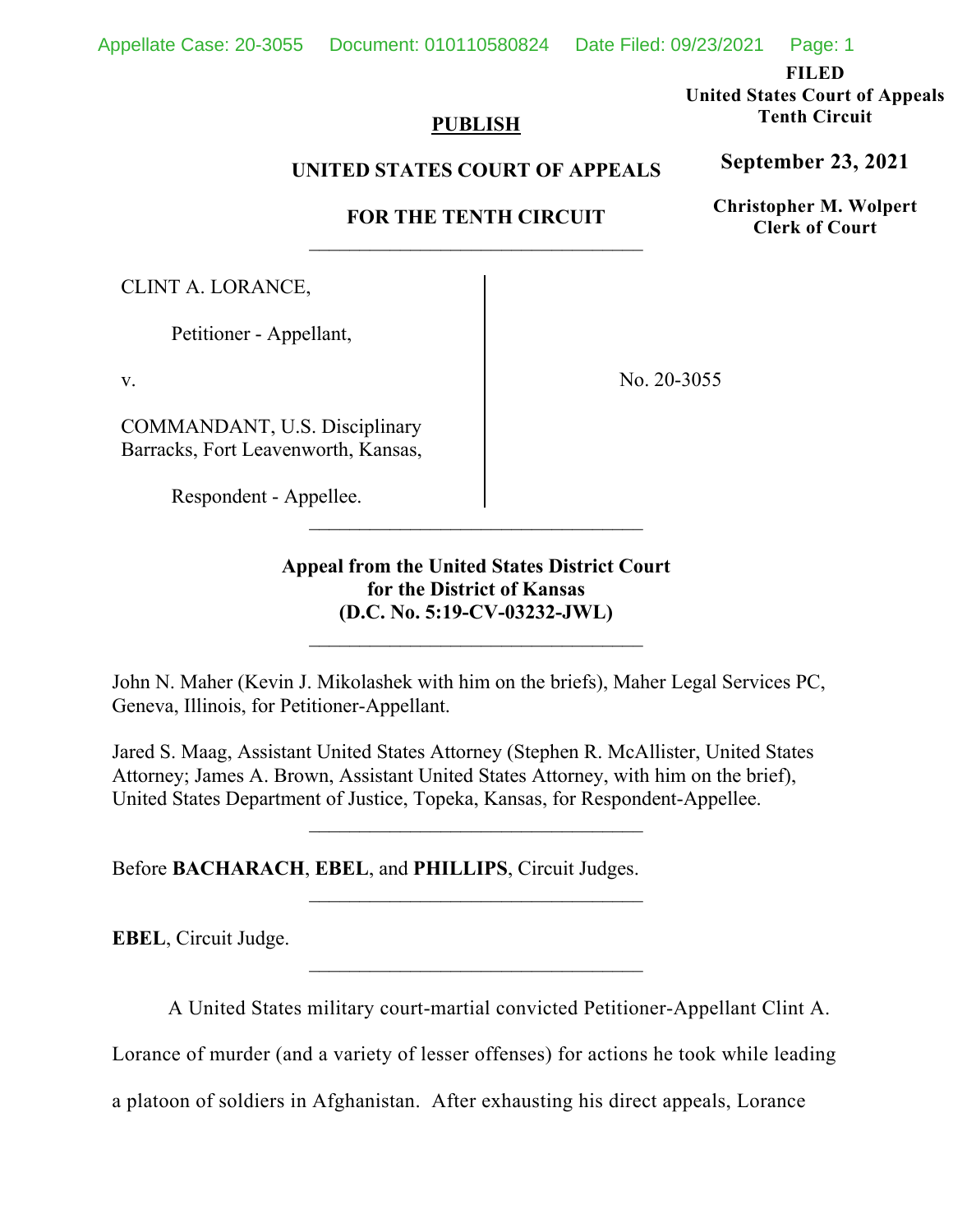filed a federal habeas petition challenging his convictions. Lorance now appeals the district court's dismissal of that petition. The sole issue presented in this appeal is whether Lorance's acceptance of a full and unconditional presidential pardon constitutes a legal confession of guilt and a waiver of his habeas rights, thus rendering his case moot. This is an issue of first impression in this Court.

We conclude that Lorance's acceptance of the pardon did not have the legal effect of a confession of guilt and did not constitute a waiver of his habeas rights. Despite Lorance's release from custody pursuant to the pardon, he sufficiently alleges ongoing collateral consequences from his convictions, creating a genuine case or controversy and rendering his habeas petition not moot. Accordingly, exercising jurisdiction under 28 U.S.C. § 1291, we reverse and remand for further proceedings.

### **I. BACKGROUND**

Only days after assuming command of an Army platoon in Afghanistan, then-First Lieutenant Lorance ordered his platoon to fire upon three Afghans, killing two of them. The details of the killings are not relevant to this appeal, $<sup>1</sup>$  but the incident</sup> resulted in Lorance's court-martial. United States v. Lorance, ARMY 20130679, 2017 WL 2819756, at \*1 (A. Ct. Crim. App. June 27, 2017) (unreported). At the court-martial, Lorance pled not guilty, but a military jury convicted him of murder, attempted murder, wrongfully communicating a threat, reckless endangerment,

<sup>&</sup>lt;sup>1</sup> Lorance spends much of his opening brief describing the killing, the courtmartial, and his direct appeal through the military courts. However, this appeal presents a pure legal issue.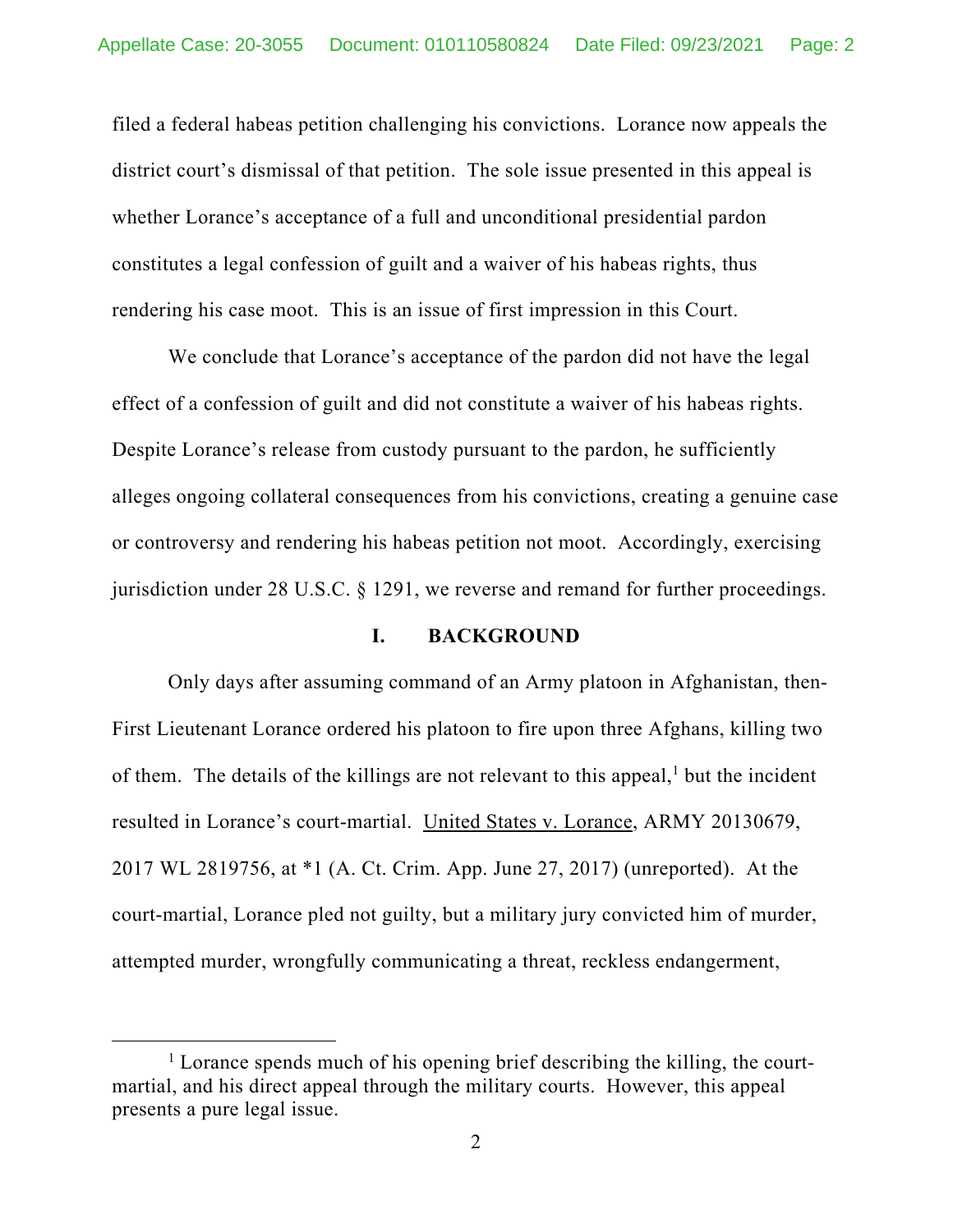soliciting a false statement, and obstructing justice. After the trial, the convening authority approved a sentence of confinement for nineteen years, forfeiture of all pay and allowances, and dismissal from the military.

Lorance appealed, and the U.S. Army Court of Criminal Appeals affirmed his convictions and resulting sentence. Id. at \*7. Lorance then petitioned the U.S. Court of Appeals for the Armed Forces, which denied review. United States v. Lorance, 77 M.J. 136 (C.A.A.F. 2017). Because that court denied review, Lorance was precluded from seeking certiorari to the Supreme Court. 10 U.S.C. § 867a ("The Supreme Court may not review by a writ of certiorari under this section any action of the United States Court of Appeals for the Armed Forces in refusing to grant a petition for review."). Having exhausted his direct appeals, Lorance filed for postconviction relief from his court-martial convictions in federal district court pursuant to 28 U.S.C. § 2241.

Three days after Lorance filed for habeas relief, the President of the United States issued a full and unconditional pardon to Lorance. Lorance accepted the pardon, resulting in his release from custody. Following the pardon, the U.S. government<sup>2</sup> moved to dismiss Lorance's motion for post-conviction relief, arguing, among other things, that Lorance's release from custody mooted his habeas petition. Lorance responded that his petition was not moot because he continued to suffer collateral consequences from his convictions. The district court agreed that Lorance

 $2$  Respondent-Appellee is the commandant of the United States Disciplinary Barracks at Fort Leavenworth, Kansas.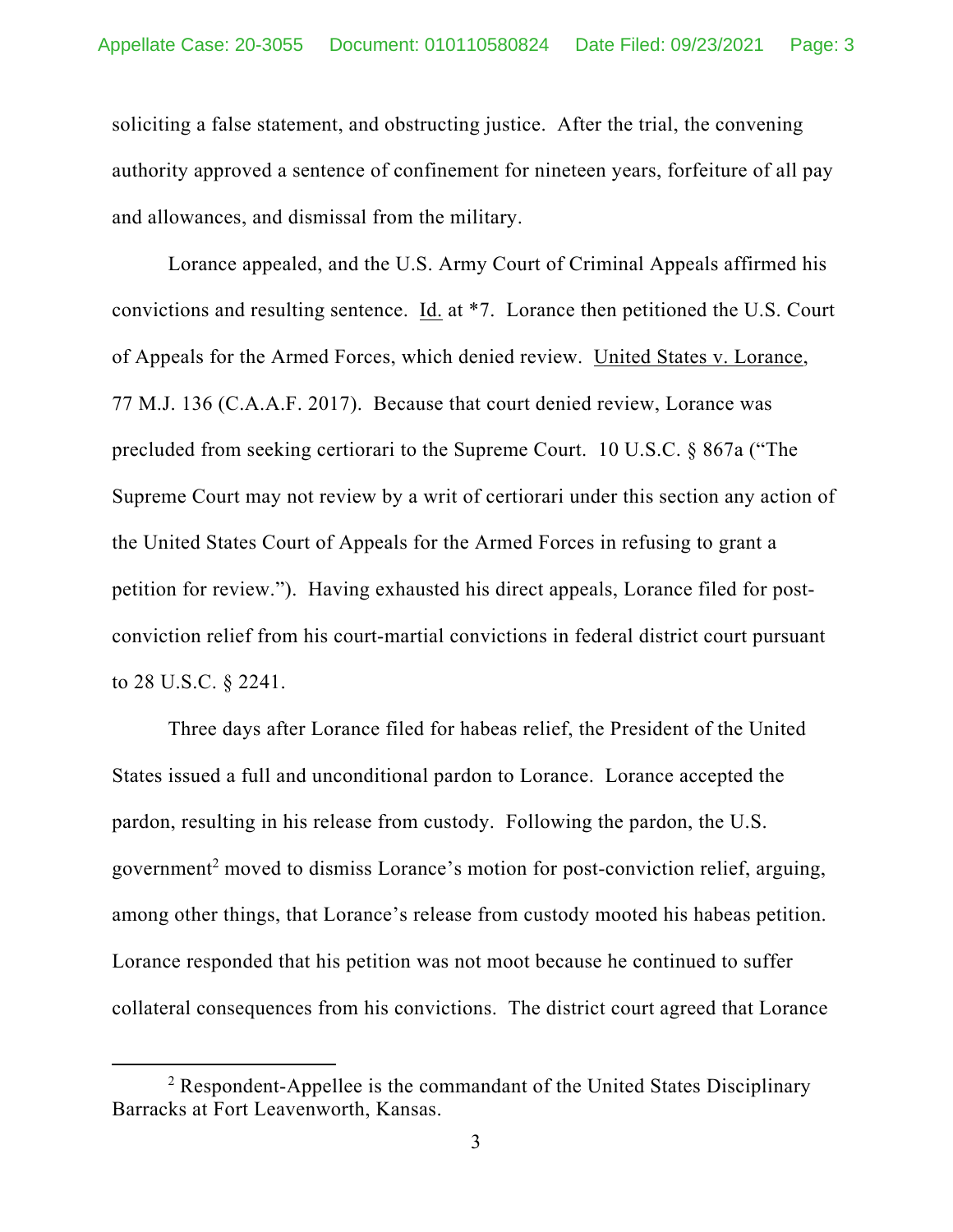continued to suffer collateral consequences but deemed the habeas petition moot nonetheless, concluding that Lorance's acceptance of the presidential pardon constituted a legal confession of guilt and thus a waiver of his habeas rights. The court granted the government's motion to dismiss, and this appeal followed.

### **II. STANDARD OF REVIEW**

This Court reviews de novo the district court's dismissal of Lorance's habeas petition as moot. Fricke v. Sec'y of Navy, 509 F.3d 1287, 1289 (10th Cir. 2007) (denial of habeas relief); Marks v. Colo. Dep't of Corr., 976 F.3d 1087, 1093 (10th Cir. 2020) (mootness).

#### **III. DISCUSSION**

Lorance challenges the district court's determination that his acceptance of the presidential pardon constituted a legal confession of guilt and a waiver of habeas rights, rendering his habeas petition moot for lack of a case or controversy. Ultimately, we conclude that the district court erred by dismissing Lorance's habeas petition as moot. We reverse the district court's judgment and remand.<sup>3</sup>

In reaching our conclusion, we address: (A) the impact of Lorance's release from custody on his habeas petition; (B) acceptance of the pardon as a potential legal confession of guilt; (C) acceptance of the pardon as a potential habeas waiver; and (D) the viability of allowing Lorance's habeas case to proceed despite the pardon.

<sup>&</sup>lt;sup>3</sup> Lorance additionally asks this Court to grant his habeas petition and vacate his convictions. But the merits of Lorance's habeas petition are not before us.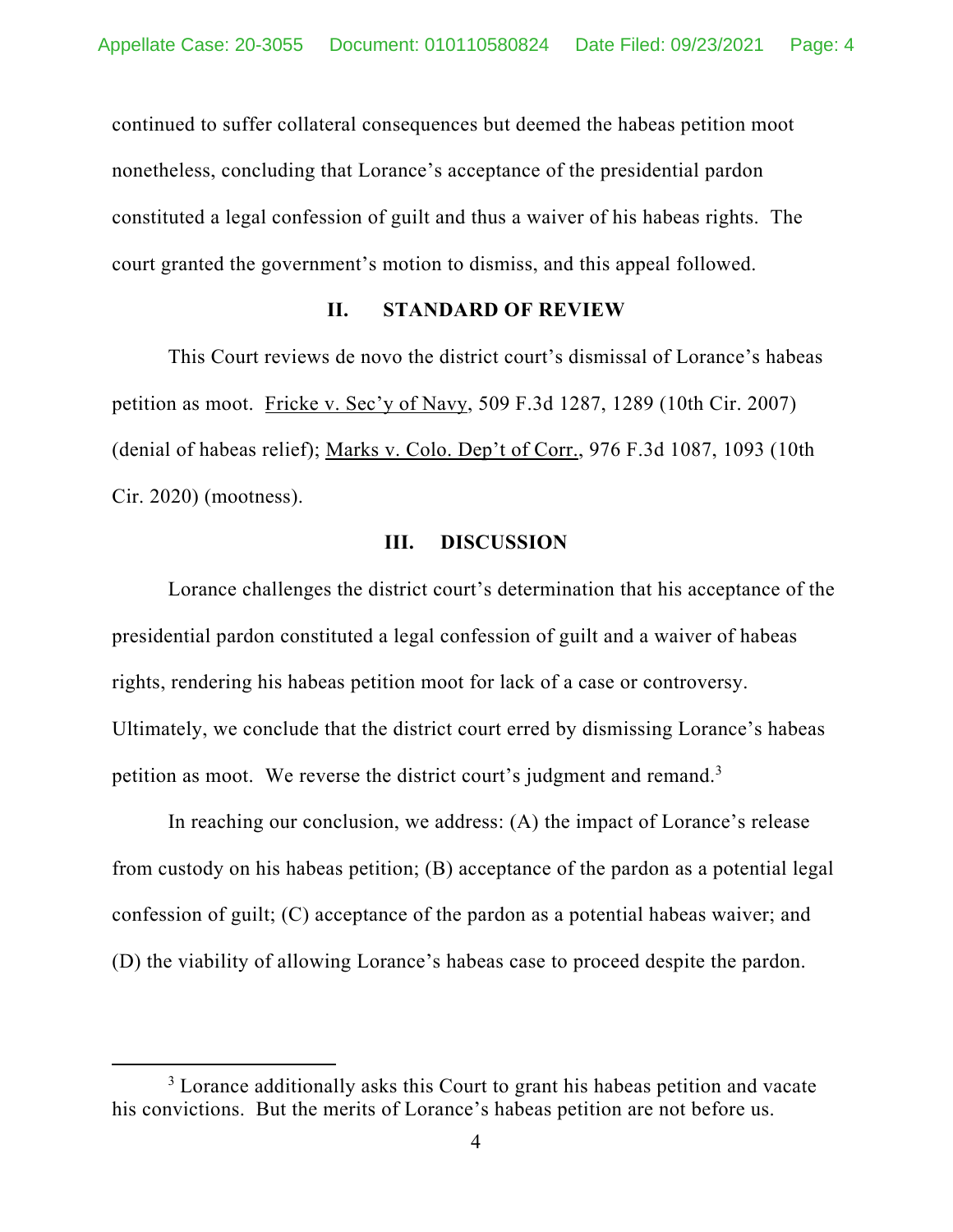#### **A. Lorance's release from custody did not in itself moot his habeas petition.**

Acceptance of the presidential pardon freed Lorance from custody, so we first review how, despite being out of custody, he could still present a live case or controversy in his habeas petition. The district court agreed with Lorance that his release alone did not moot his petition, and the government does not expressly challenge that conclusion on appeal, so this is not currently at issue. Still, we think it worth reviewing because it establishes the baseline—that but for the district court's novel waiver theory, Lorance has a live case or controversy.

We start with the relevant statute, which generally provides that "[t]he writ of habeas corpus shall not extend to a prisoner unless" the prisoner is "in custody." 28 U.S.C. § 2241(c). Notwithstanding that provision, a petitioner's release from custody does not automatically moot a habeas petition. Carafas v. LaVallee, 391 U.S. 234, 237–38 (1968). Instead, a habeas petitioner can maintain his habeas action following his release from custody if he can identify "collateral consequences" constituting "disabilities or burdens [which] may flow from petitioner's conviction." Id. (quotations omitted).

Here, Lorance alleged serious collateral consequences stemming from his convictions and subsequent dismissal from the military. Specifically, the pardon did not restore Lorance's back pay, rank, or Veterans Administration benefits, nor did it credit his years of confinement toward active-duty retirement. The pardon additionally did not erase or expunge Lorance's record of convictions. On appeal,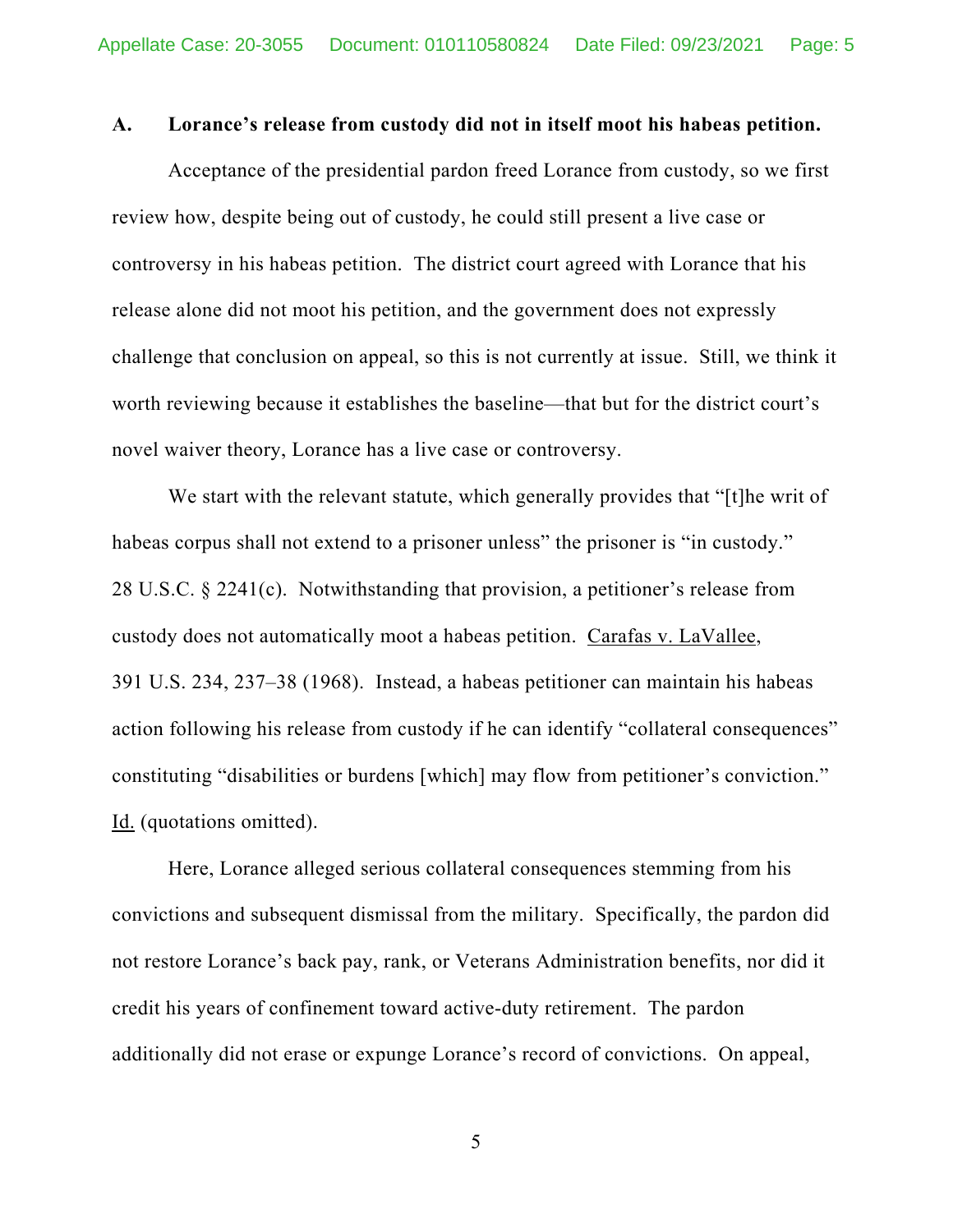Lorance further argues that his convictions may preclude him from becoming an attorney due to character and fitness concerns (Lorance is currently in law school).4

The district court held that these collateral consequences were sufficient to prevent Lorance's habeas petition from becoming moot. The court continued, however, to conclude that Lorance's acceptance of the pardon had a separate effect of mooting the case, apart from Lorance's release from custody.

The court's logic appears to flow as follows: (1) Lorance accepted an "ordinary pardon," (App. 86), as opposed to one based on innocence, thus implying a recognition of guilt; (2) because Lorance's acceptance was an admission of guilt, it constituted a waiver of appellate and habeas rights; (3) because the court does not have the power to void the pardon, the associated waiver of appellate and habeas rights precludes Lorance's habeas petition; and (4) allowing the case to proceed despite the pardon could lead to an untenable result based on the government's inability to retry him.

The district court resolved this issue of first impression by relying upon questionable inferential leaps. Lorance challenges the court's reasoning, though his arguments are disjointed and often miss the mark. Nonetheless, we agree that the

<sup>&</sup>lt;sup>4</sup> Lorance also argued that the pardon did not restore his right to vote or sit on a jury. Caselaw suggests otherwise. See Robertson v. Gibson, 759 F.3d 1351, 1353-54 (Fed. Cir. 2014); Bjerkan v. United States, 529 F.2d 125, 129 (7th Cir. 1975); see also Frequently Asked Questions, Off. of Pardon Att'y, Dep't of Just. (May 20, 2021), https://www.justice.gov/pardon/frequently-asked-questions ("[A pardon] remove[s]... restrictions on the right to vote ... or sit on a jury ....").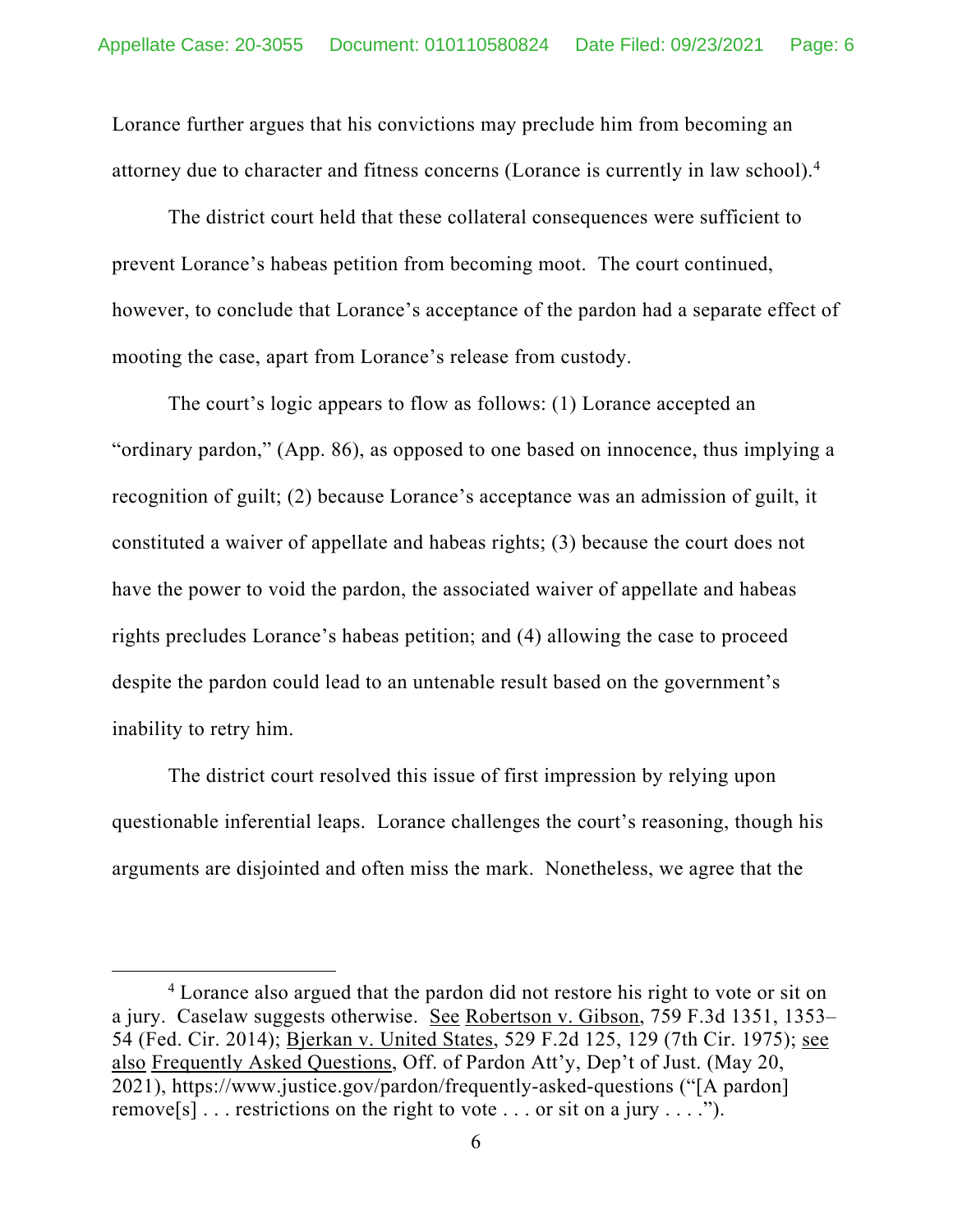district court's reasoning is flawed and that the court reached the incorrect result. The following sections address the key points in the district court's analysis.

## **B. Lorance's acceptance of the presidential pardon did not constitute a legal confession of guilt.**

We consider this the key issue in this appeal because the rest of the district court's analysis rested upon the premise that Lorance's acceptance of the presidential pardon constituted a legal confession of guilt, similar to a guilty plea. Specifically, the district court ruled that acceptance of a presidential pardon waives appellate and habeas rights because acceptance has the legal effect of an admission of guilt. The district court appears to have been the first federal court to make that determination.

Ultimately, we conclude that Lorance's acceptance of the presidential pardon does not have the legal effect of a confession of guilt. To reach that conclusion, we first consider the relevant background and history of the presidential pardon power, then apply those considerations to the facts of this case.

#### **(1) The Pardon Power Generally**

The Constitution empowers the President "to grant Reprieves and Pardons for Offences against the United States, except in Cases of Impeachment." U.S. Const. art. II,  $\S 2$ , cl. 1. This plenary power allows the President to "reprieve or pardon all offenses after their commission, either before trial, during trial or after trial, by individuals, or by classes, conditionally or absolutely, and this without modification or regulation by Congress." Ex parte Grossman, 267 U.S. 87, 120 (1925). The case before us does not address the scope of the President's pardon power, but instead the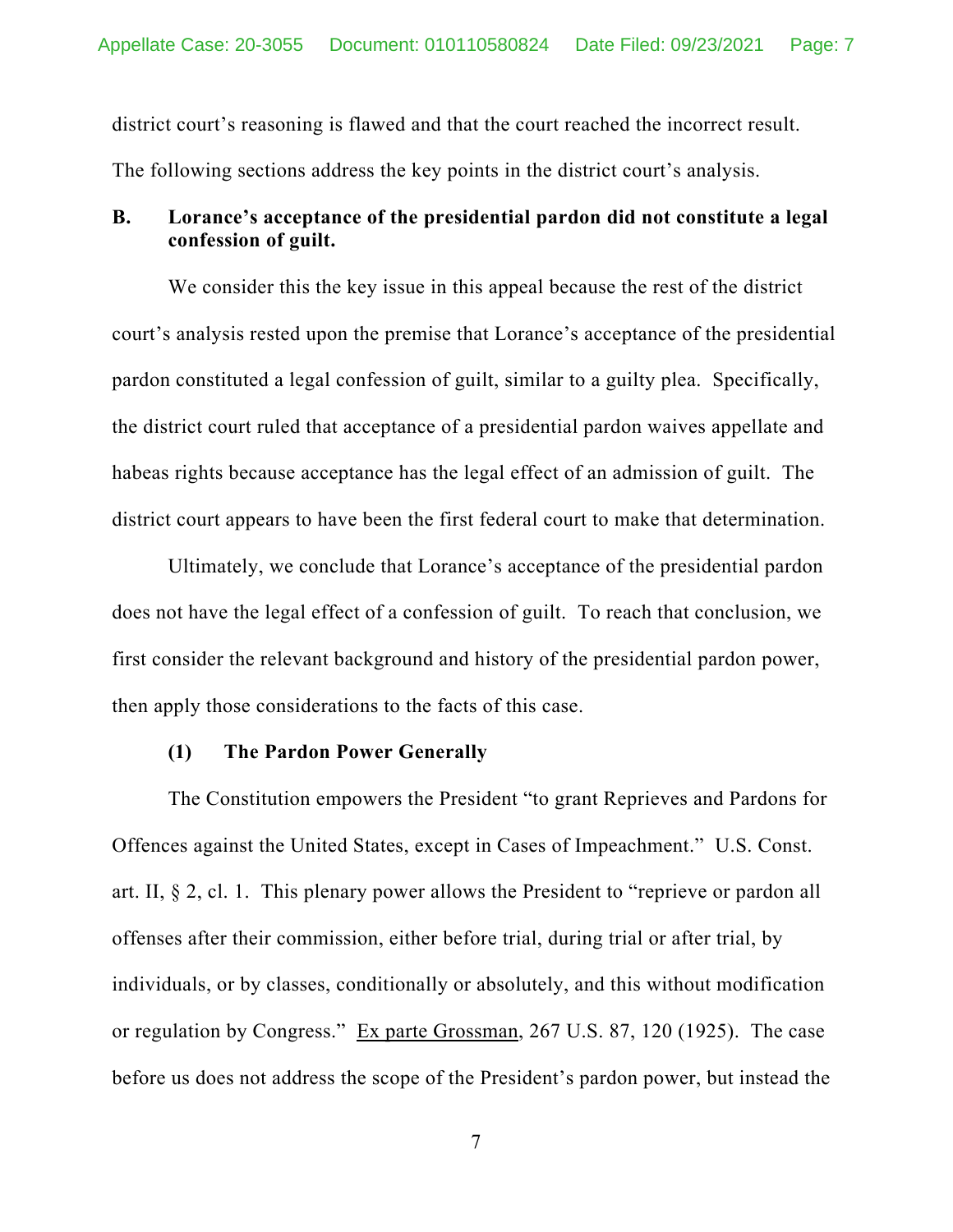legal effect that accepting a pardon has on subsequent judicial proceedings. Like much of pardon law, this is an undeveloped area of caselaw.

The text of the Pardon Clause speaks to "Pardons" for "Offences against the United States." U.S. Const. art. II,  $\S$  2, cl. 1. A pardon is the "act... of officially nullifying punishment or other legal consequences of a crime." Pardon, Black's Law Dictionary (11th ed. 2019). Thus, a President may "legally absolve a person of a crime that he or she has committed, regardless of whether the person has been convicted." Pardon Clause, Black's Law Dictionary. This comports with the modern common meaning of "pardon." See Pardon, Webster's Third New International Dictionary (1986) ("<sup>T</sup>]o absolve from the consequences of a fault or the punishment of crime [or] to remit the penalty of (an offense)  $\dots$  .").

The historical record sheds little light on the Pardon Clause. The Constitutional Convention engaged in "little discussion or debate" regarding the pardon power. Schick v. Reed, 419 U.S. 256, 262 (1974). In the Federalist Papers, Hamilton described the necessity of the executive clemency authority: "The criminal code of every country partakes so much of necessary severity, that without an easy access to exceptions in favor of unfortunate guilt, justice would wear a countenance too sanguinary and cruel." Id. at 263 n.6 (quoting The Federalist No. 74, at  $500-01$ ). Hamilton also wrote that the presidential pardon power was intended to "resembl[e] equally that of the King of Great-Britain and the Governor of New York." Id. at 263 (quoting The Federalist No. 69, at 464).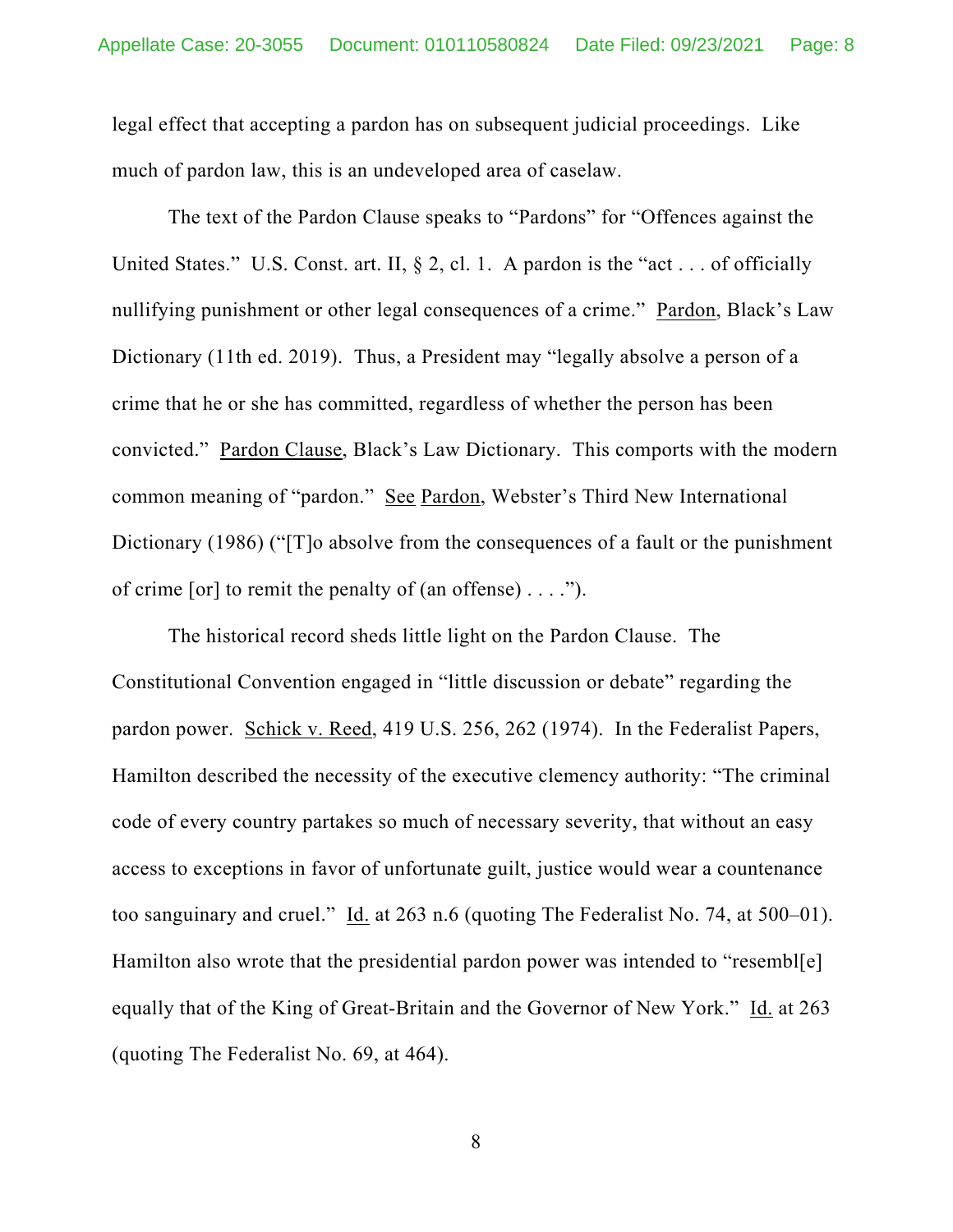Supreme Court caselaw on presidential pardons is also fairly sparse.<sup>5</sup> The Court first addressed the pardon power in 1833, describing a pardon as "an act of grace, proceeding from the power intrusted with the execution of the laws, which exempts the individual, on whom it is bestowed, from the punishment the law inflicts for a crime he has committed." United States v. Wilson, 32 U.S. (7 Pet.) 150, 160 (1833) (emphasis added). That, at least, could suggest that accepting a pardon is an acknowledgement of guilt for a crime the pardonee has actually committed.

However, the Supreme Court later retreated from that definition, rejecting that "the sense or meaning of the word [pardon]" "exclusively . . . refer[s] to an absolute pardon, exempting a criminal from the punishment which the law inflicts for a crime he has committed." Ex parte Wells, 59 U.S. (18 How.) 307, 309 (1855). Instead, the Court thought "pardon" simply meant "forgiveness, release, remission," including "[f]orgiveness for an offence, whether it be one for which the person committing it is liable in law or otherwise." Id. Thus, the Court recognized that "the [pardon] power was to be used according to law . . . , particularly when the circumstances of any case disclosed such uncertainties as made it doubtful if there should have been a

<sup>&</sup>lt;sup>5</sup> Further complicating things, the Supreme Court has taken inconsistent positions in addressing the pardon power. Initially, the Court suggested that a pardon "blots out of existence the guilt [of the offender], so that in the eye of the law the offender is as innocent as if he had never committed the offence." Ex parte Garland, 71 U.S. (4 Wall.) 333, 381 (1866). Since then, however, subsequent Supreme Court cases have at least implicitly rejected that notion, such that federal courts now agree that a pardon does not "blot out guilt or expunge a judgment of conviction." In re North, 62 F.3d 1434, 1437 (D.C. Cir. 1994); accord Nixon v. United States, 506 U.S. 224, 232 (1993); Bjerkan, 529 F.2d at 128 n.2.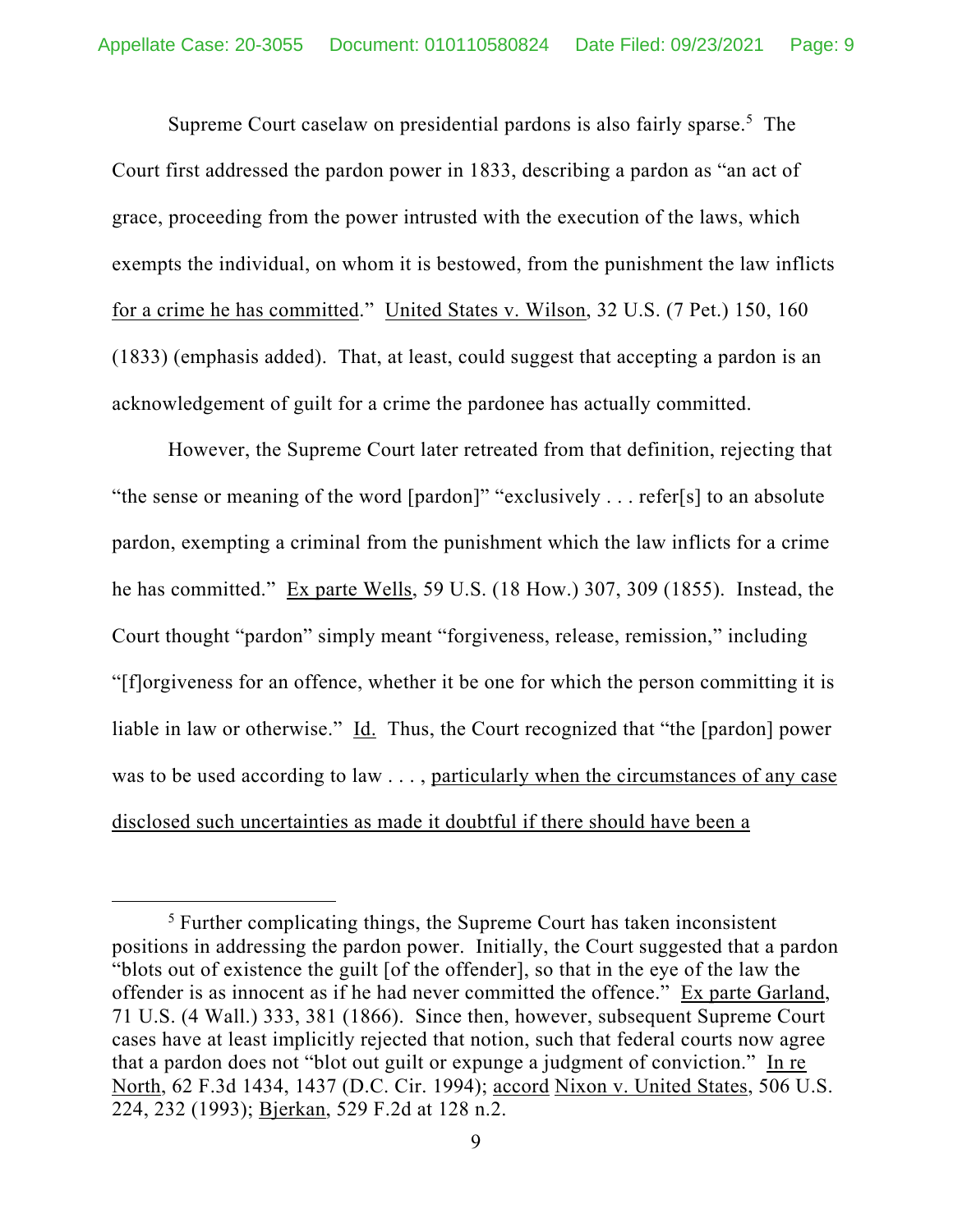conviction of the criminal." Id. at 310 (emphasis added). This means that presidential pardons are not reserved solely for the rightfully convicted—an innocent person, or even a guilty one, unjustly convicted, might warrant pardon as well.

Despite this recognition, the Court's dicta in a later case, Burdick v. United States, 236 U.S. 79 (1915), has been interpreted to suggest that a pardon "carries an imputation of guilt; acceptance a confession of it." Id. at 94; accord United States v. Schaffer, 240 F.3d 35, 38 (D.C. Cir. 2001) ("[A] pardon does not, standing alone, render Schaffer innocent . . . . In fact, acceptance of a pardon may imply a confession of guilt."). Here, the district court relied on this Burdick's dicta in concluding that Lorance's acceptance of the presidential pardon had the legal effect of a confession of guilt. On appeal, the government likewise mainly points to Burdick and its dicta. Yet we do not think Burdick means what the district court read it to mean.

Although no one disputes that Burdick's statement that a pardon "carries an imputation of guilt; acceptance a confession of it," was dictum, that does not alone render it unreliable. 236 U.S. at 94. See Gaylor v. United States, 74 F.3d 214, 217 (10th Cir. 1996) ("[T]his court considers itself bound by Supreme Court dicta almost as firmly as by the Court's outright holdings . . . ."). Instead, the problem with the district court's reliance on **Burdick** is that the district court appears to have taken the Court's statement out of context, giving it legal effect that ignores the context of that statement. For this reason, as explained below, we conclude that Burdick does not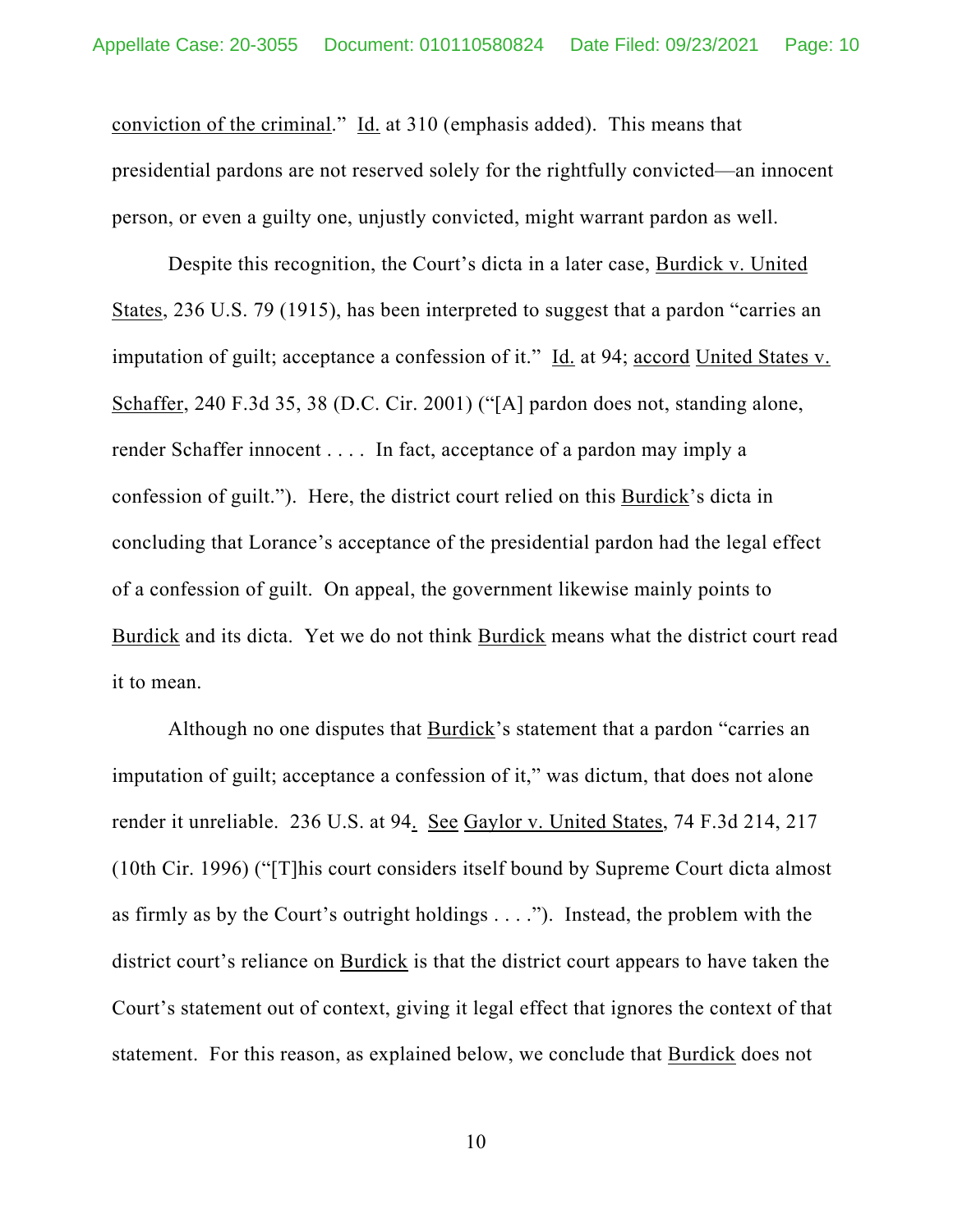support the district court's determination that Lorance's acceptance of the pardon had the legal effect of a confession of guilt.

In Burdick, a newspaper editor refused to divulge his sources of information to a grand jury, claiming that his answers might tend to incriminate him in connection with the unlawful disclosure of confidential information by public officials. 236 U.S. at 85–86. To eliminate that defense to testifying, the President issued a pardon to the editor "for all offenses . . . which he . . . has committed or may have committed" in obtaining the confidential information. Id. at 86. When the editor rejected the pardon and continued to refuse to testify, the court charged him with contempt. Id. The question presented to the Supreme Court regarded "the effect of the unaccepted pardon," specifically, whether it "removed from [the editor] all danger of accusation or conviction of crime," thus allaying the risk of self-incrimination. Id. at 87.

The Court answered that question by referring to United States v. Wilson, 32 U.S. (7 Pet.) 150 (1833), which held that a pardon had no effect unless accepted by the pardonee. Burdick, 236 U.S. at 90–94. The Burdick Court concluded that the editor had the right to refuse the pardon and to continue to decline to testify. Id.

In reaching the latter conclusion, the Court rejected the government's argument that a pardon was analogous to legislative immunity. It is in that context that the relevant dictum arose:

> This brings us to the differences between legislative immunity and a pardon. They are substantial. The latter carries an imputation of guilt; acceptance a confession of it. The former has no such imputation or confession. It is tantamount to the silence of the witness. It is noncommittal.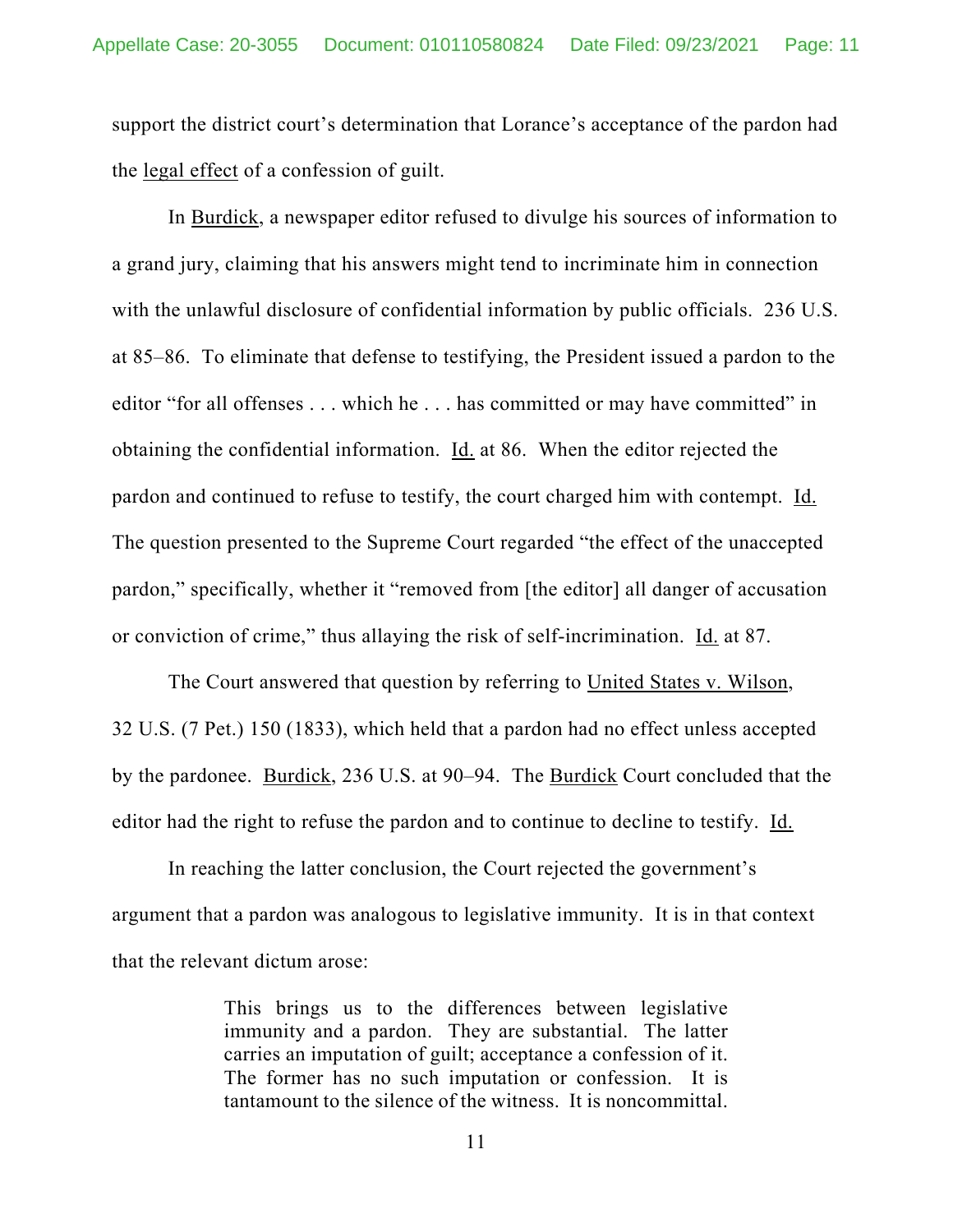It is the unobtrusive act of the law given protection against a sinister use of his testimony, not like a pardon, requiring him to confess his guilt in order to avoid a conviction of it.

Id. Given the unique character of a pardon, the Court thought it relevant to consider why the editor refused the pardon. Specifically, the Court noted that the editor's "reasons for [refusing the pardon] were personal," and that even if they stemmed from the editor's "sensitiveness," "the personal disgrace or opprobrium attaching to the exposure of crime" was a "consideration . . . not out of place in the case at bar." Id. (quotation omitted). The Court acknowledged that "such consequence may influence the assertion or relinquishment of a right," and contrasted these "personal" consequences with "penal consequences." (Emphasis added.) Id.

In this context, "such consequences" undeniably referred to the personal feelings or the public disgrace that accepting a pardon might bring. The Court was addressing personal consideration that might persuade someone to reject a pardon. The Court was not referring to the legal consequences such as the loss of a legal right collaterally to challenge a defective conviction when it used that language. Indeed, potential legal consequences of loss of the ability to challenge the legality of a pardoned conviction was not even an issue in that case.

This comports with the Court's suggestion elsewhere in **Burdick** that a pardon could have "consequences of even greater disgrace than those from which it purports to relieve." Id. at 90. The Court noted that a wrongfully convicted person might reject a pardon to avoid the "confession of guilt implied in the acceptance of a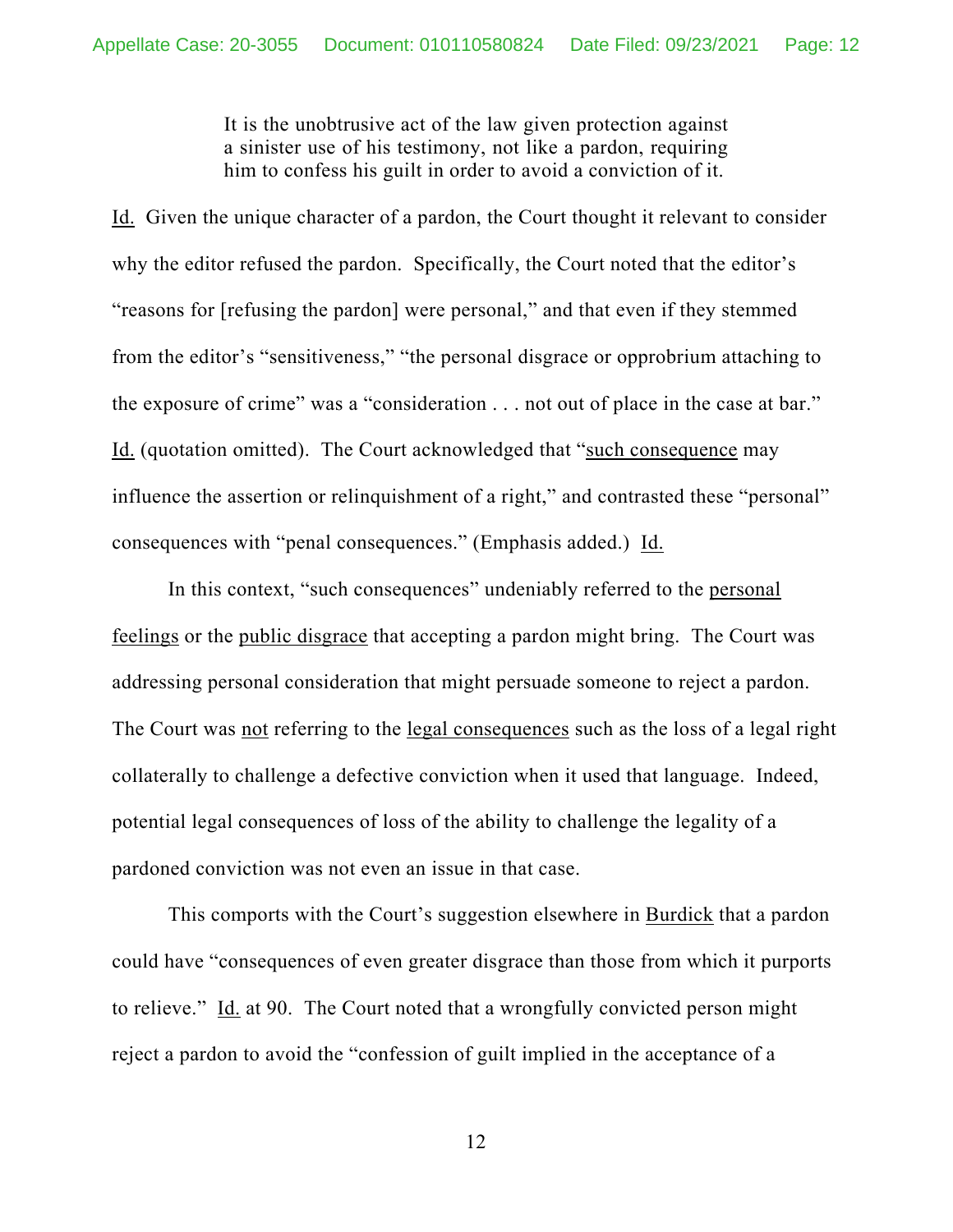pardon," "preferring to be the victim of the law rather than its acknowledged transgressor, –preferring death even to such certain infamy." Id. at 90–91.

The way the district court read that language was to mean that an acceptance of a pardon is a <u>literal</u> confession of guilt, with all corresponding <u>legal</u> consequences. But a far more plausible reading is to read Burdick to mean that acceptance of a pardon only makes the pardonee look guilty by implying or imputing that he needs the pardon. This reading, focusing on public opinion of the pardonee, lines up with the Court's references to sensitiveness, personal disgrace, opprobrium, and infamy, and its distinction between personal consequences and penal ones.

Although various federal courts have parroted Burdick's statement that "acceptance of a pardon may imply a confession of guilt" (or some variation to that effect), see, e.g., Schaffer, 240 F.3d at 38, none have given formal, legal effect to such an implied confession. Instead, they generally cite Burdick to support the proposition that acceptance of a pardon does not erase guilt. See, e.g., Hirschberg v. CFTC, 414 F.3d 679, 682 (7th Cir. 2005) ("A pardon in no way reverses the legal conclusion of the courts . . . ." (citing Burdick, 236 U.S. at 94)). Neither the district court below nor the government on appeal identify a single case in which a federal court has applied **Burdick** to hold that acceptance of a presidential pardon constitutes a legal confession of guilt and a consequential waiver of habeas rights.

We reject that draconian reading of Burdick. Nothing in the Court's opinion purports to establish that acceptance of a pardon is the legal equivalent of a confession of guilt, with all accordant legal consequences. We think that is too much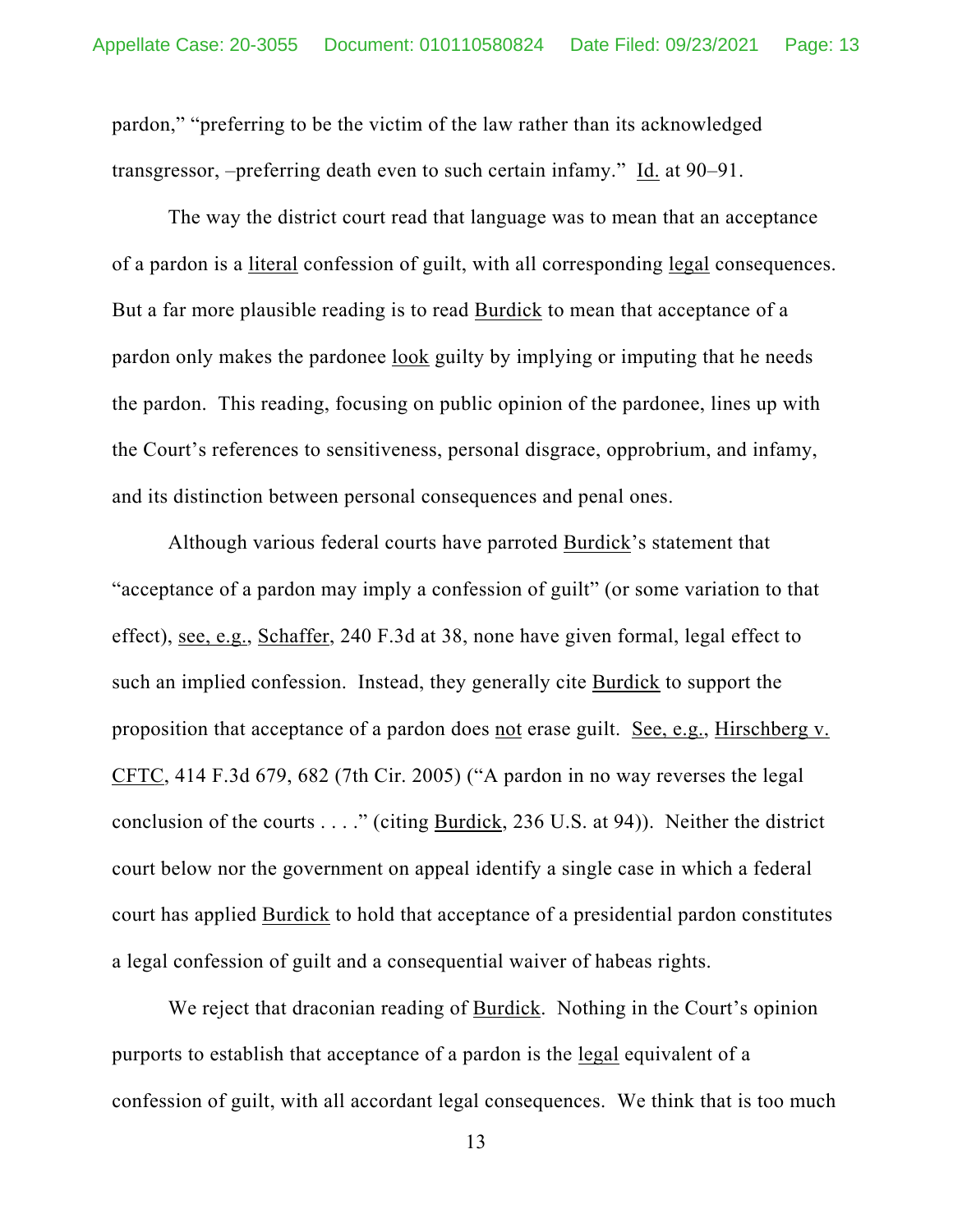baggage to tie to Burdick's dicta, which arose in the context of discussing personal motivations behind refusing a pardon, and, specifically, the public perception associated with acceptance. If the Court had meant to impute other, legal consequences to the acceptance of a presidential pardon, it surely would have said so explicitly.

Moreover, even the government's reading of this dictum in Burdick cannot be taken literally. As both parties acknowledge, not all pardons constitute a confession of guilt. For example, a president can issue a posthumous pardon, and a deceased individual cannot confess his guilt. See generally Darryl W. Jackson et al., Bending Toward Justice: The Posthumous Pardon of Lieutenant Henry Ossian Flipper, 74 Ind. L.J. 1251 (1999) (first posthumous pardon). A president may also expressly base a pardon on the belief that the pardonee is innocent of the crime for which he was convicted. See, e.g., Richards v. United States, 192 F.2d 602, 606 (D.C. Cir. 1951) (referring to a pardon "granted by the Executive on the express ground that the convicted man's innocence had been established, and that therefore his previous conviction was a miscarriage of justice"). Presidents have also issued pardons to individuals not yet convicted. See United States v. Arpaio, No. CR-16-01012-001- PHX-SRB, 2017 WL 4839072, at \*2 (D. Ariz. Oct. 19, 2017) (unreported) (acceptance of pardon after the court found pardonee guilty but before the court entered judgment of conviction); Morgan Chalfont, Trump Defends Intervening In War-Crimes Cases, The Hill (Nov. 25, 2019), 2019 WL 6310696 (pardonee pleaded not guilty to murder and was facing trial at the time of the pardon).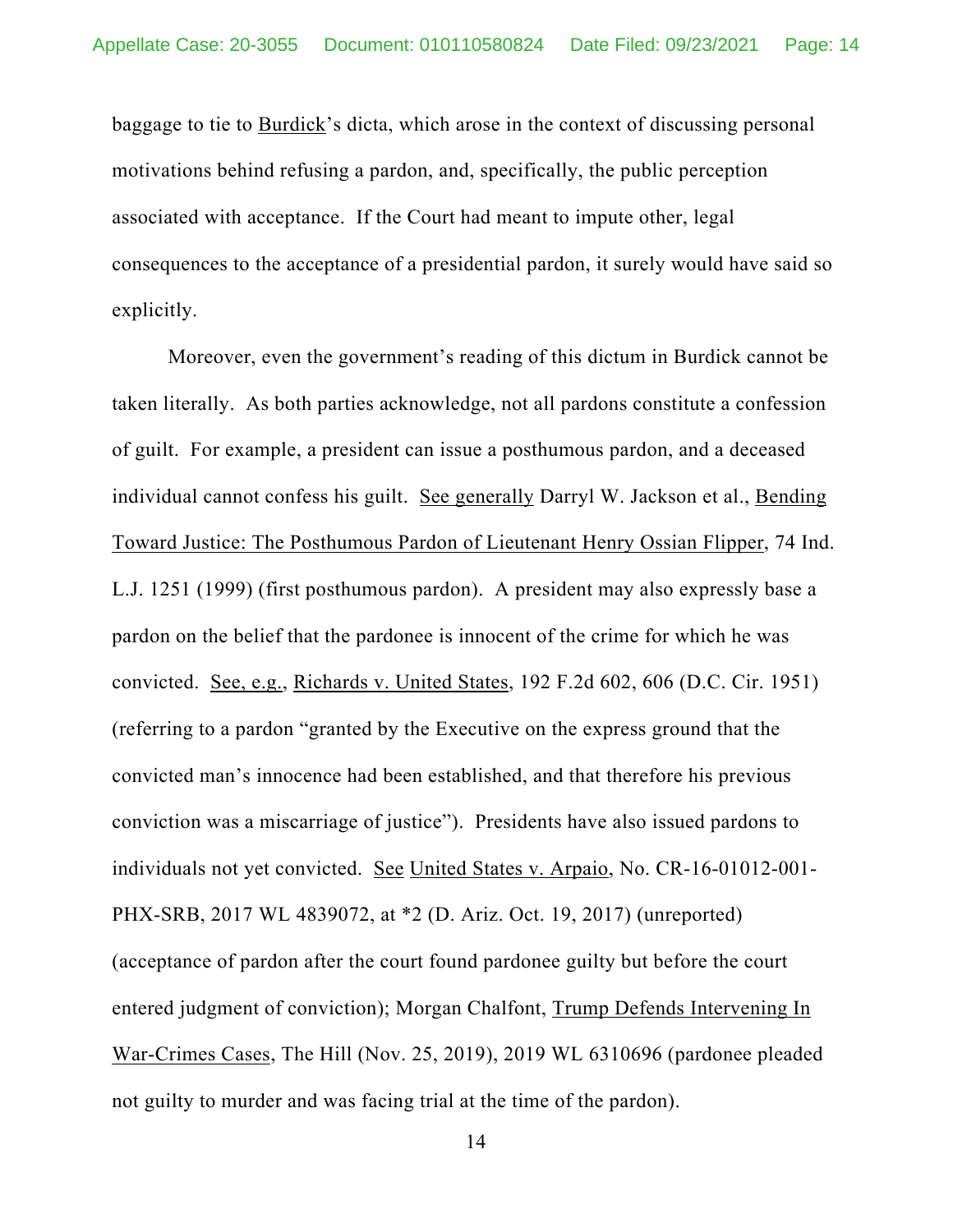Federal regulations and statutes also recognize that not all pardons imply an admission of guilt. The Department of Justice's Standards for Considering Pardon Petitions addresses "[p]ersons seeking a pardon on grounds of innocence or miscarriage of justice." § 9-140.112(C), https://www.justice.gov/pardon/aboutoffice-0 (emphasis added). Additionally, the federal statute addressing claims for damages for unjust conviction and imprisonment against the United States allows a plaintiff to prove his unjust conviction by showing that "he has been pardoned upon the stated ground of innocence and unjust conviction." 28 U.S.C.  $\S 2513(a)(1)$ .

All this confirms that not every acceptance of a pardon constitutes a confession of guilt and the government's broad reading of the Burdick dictum simply cannot be correct. That means we must look at the particular circumstances of Lorance's pardon.

#### **(2) The Pardon in This Case**

The events underlying Lorance's court-martial took place in 2012. In the ensuing nine years, Lorance never once expressly acknowledged guilt. In the courtmartial, Lorance pled not guilty to all charges. Following his conviction, Lorance exhausted his direct appeals through the military courts, claiming unjust conviction. Lorance then filed this habeas action, again claiming unjust conviction. Throughout the entire process, Lorance has maintained his innocence.

In addition to his efforts to obtain judicial relief, Lorance petitioned for executive clemency, writing to the Secretary of the Army, the Pardon Attorney, and the President. In those letters, Lorance again asserted his innocence and unjust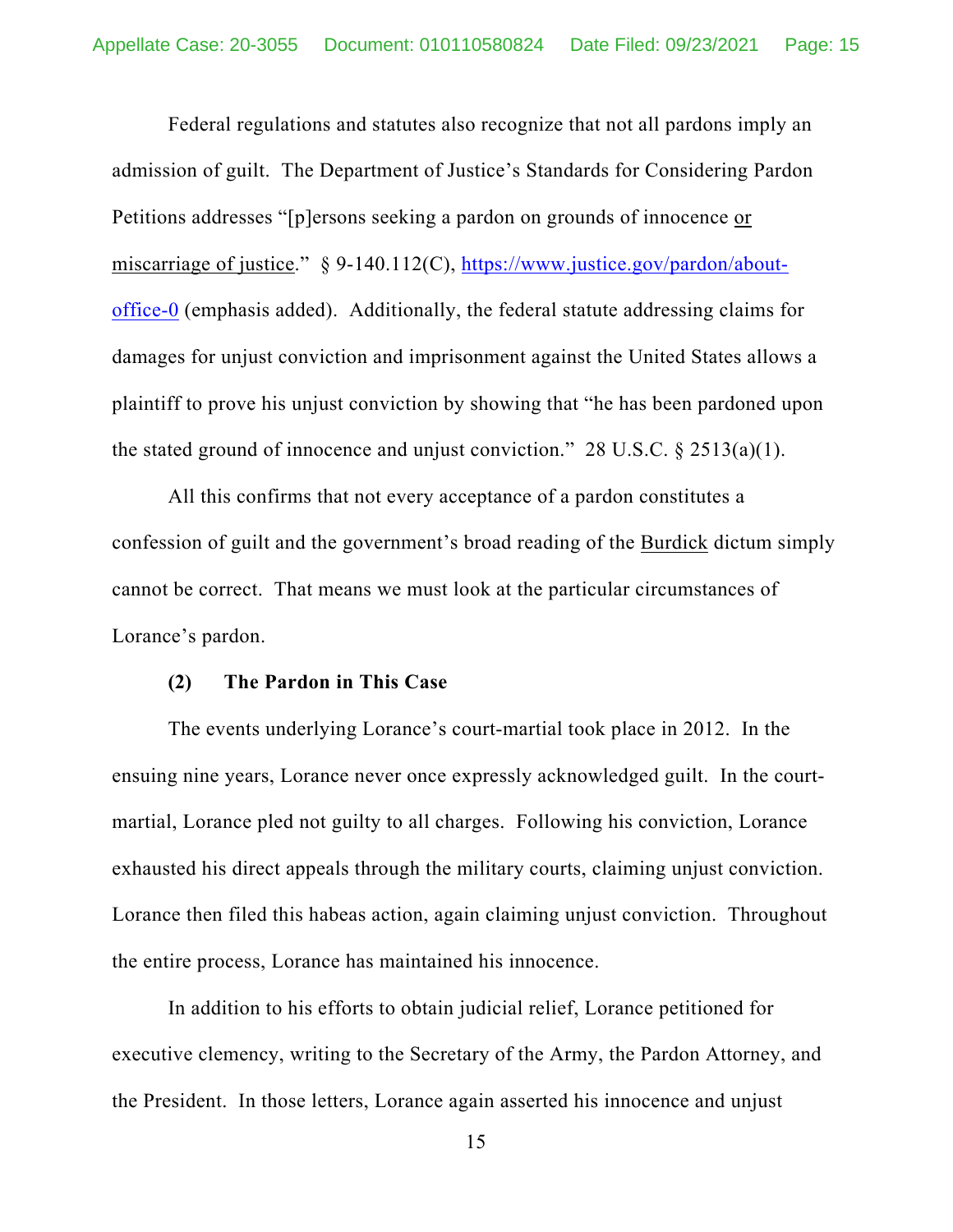conviction. (Supp. App. 71–78 ("Lorance's order . . . was given not to murder, but to protect his Platoon. Thus, rules of engagement compliance is not double murder or attempted murder . . . .").)

In response to those letters, the President pardoned Lorance. The pardon stated that the President had exercised his constitutional powers to grant Lorance "a full and unconditional pardon for his conviction while serving as a commissioned officer in the United States Army," listing each offense of conviction. (Id. at 82.) The pardon thus does not expressly state—let alone require Lorance to admit—that Lorance committed those offenses, only that he was convicted of them. Nothing else in the pardon's text purports to address Lorance's guilt or innocence,<sup>6</sup> nor does the pardon expressly condition acceptance on a confession of guilt and a waiver of habeas rights.

The U.S. Pardon Attorney included a letter to Lorance with the presidential pardon. Among other things, the letter informed Lorance, "A presidential pardon is a sign of forgiveness. It does not erase or expunge the record of conviction and does not indicate innocence." (Id. at 80 (emphasis added).) The letter does not state that acceptance of the pardon is a confession of guilt or a waiver of habeas rights.

<sup>&</sup>lt;sup>6</sup> The President's public comments regarding the pardon indicated that he had issued the pardon because he thought that Lorance "got a raw deal" and had been "treated very unfairly." (Reply Br. 8 (quoting news sources).) To the extent we consider those comments, they do not support that Lorance admitted guilt by accepting such a pardon.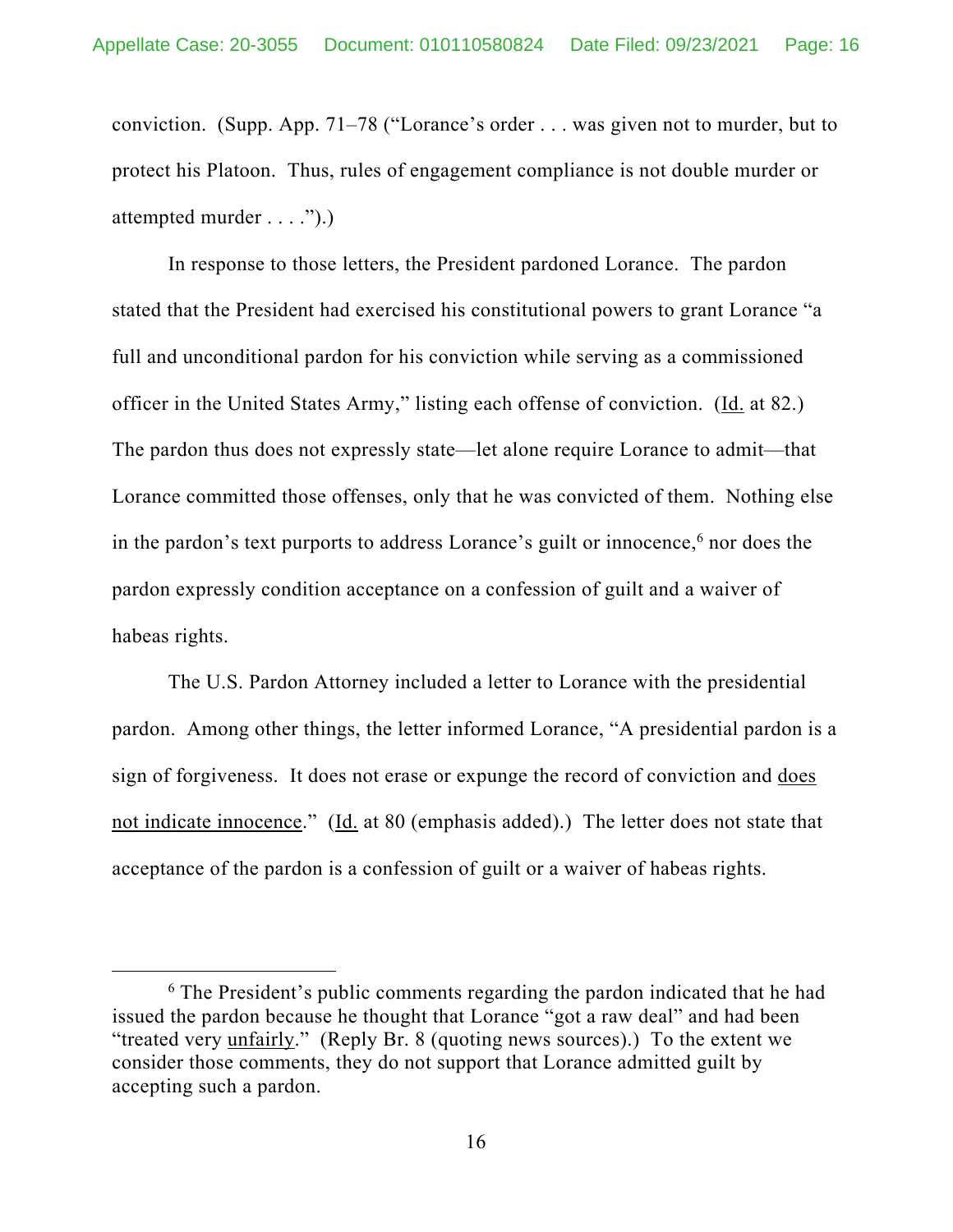We see nothing in these circumstances to suggest that Lorance's acceptance of the pardon constitutes a legal confession of guilt. Throughout nine years of legal proceedings, Lorance has consistently fought the charges and subsequent convictions to every extent possible and has steadfastly maintained that he was innocent and unjustly convicted. Lorance was never informed that acceptance of the pardon would constitute a confession of guilt, and nothing in the text of the pardon purported to establish that guilt or require such a confession. Addressing a similar pardon, the D.C. Circuit has said that although "acceptance of a pardon may imply a confession of guilt," a pardon such as Lorance's "acts on [the] supposed conviction, without purporting to address [the pardonee's] innocence or guilt." Schaffer, 240 F.3d at 38 (emphasis added).

We reach this conclusion on the facts of this case and the specific pardon at issue. We do not suggest that the President could not have chosen to condition Lorance's pardon on a confession of guilt, only that he chose not to do so here, instead granting a pardon that did not purport to address Lorance's innocence or guilt. We reject the district court's suggestion that every presidential pardon constitutes a legal confession of guilt unless expressly grounded on a presidential finding of innocence. Although acceptance of a pardon may imply a public perception of guilt, it does not have the <u>legal effect</u> of doing so where the pardon is not expressly conditioned on such a confession.

In reaching its contrary conclusion, the district court thought it pertinent that, in addition to petitioning for a presidential pardon, Lorance had asked the President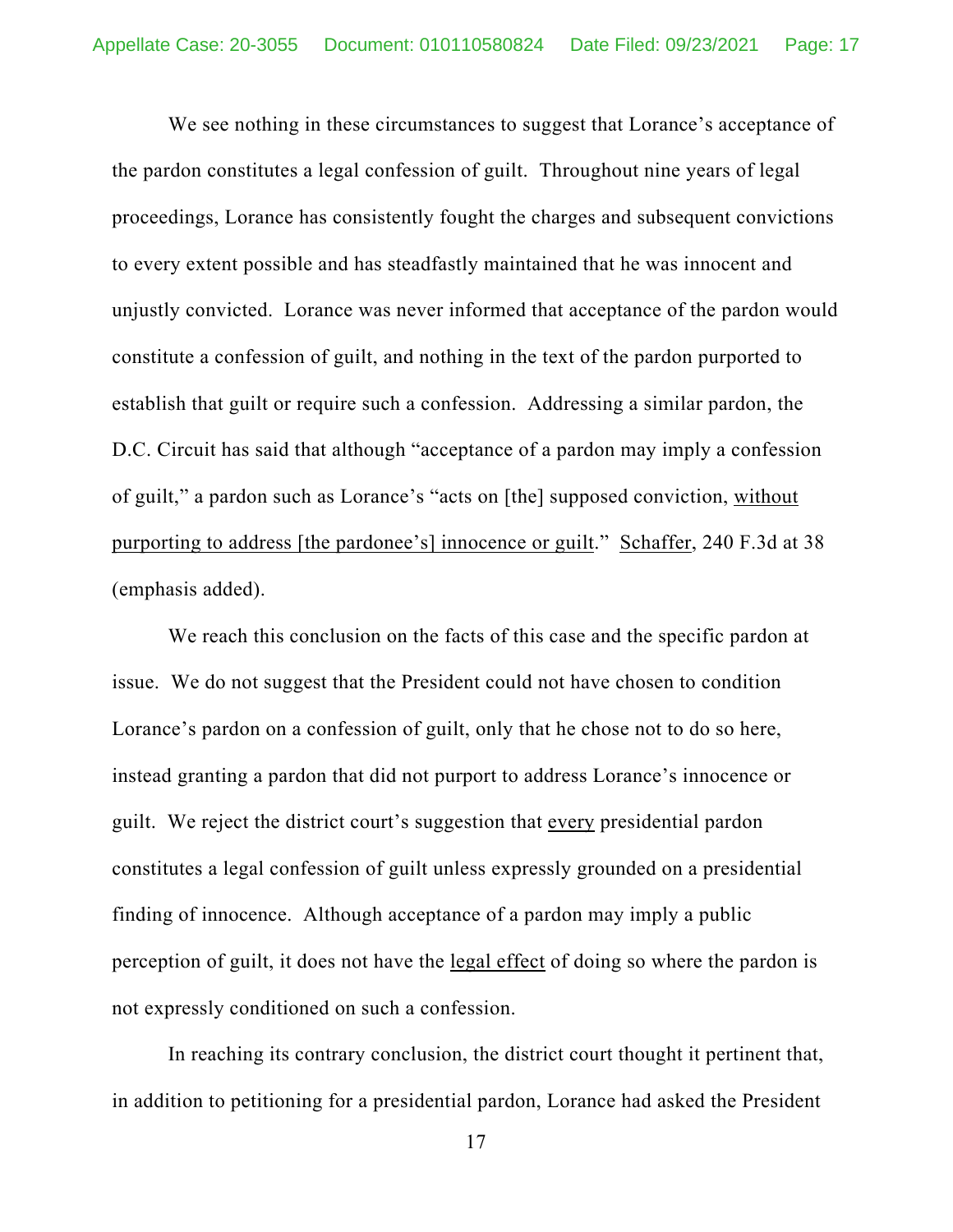to exercise his Commander-in-Chief powers to disapprove of the findings and sentence of Lorance's court-martial. The court thought that this was an effort to obtain relief based on innocence, and that because this attempt failed and Lorance accepted the pardon that expressly said it did "not indicate innocence," Lorance had confessed his guilt. The government likewise relies on this reasoning to support the district court's judgment, arguing that Lorance must have sought the alternative grounds for relief because he knew that accepting a pardon constituted an admission of guilt.

We find this reasoning unpersuasive. Lorance indeed pursued parallel avenues of relief, but in each case he pursued relief on the same grounds: that he was innocent of the offenses charged and had been unjustly convicted based on a trial and appeal process rife with constitutional infirmities. Lorance rebuts the government's argument by explaining that he sought the alternative form of relief because it, unlike a pardon, would erase his convictions, alleviating the collateral consequences and providing broader relief. The district court is thus correct that Lorance "knew the difference between a pardon" and the alternative relief he was seeking, (App. 82), but the difference was that the pardon provided incomplete relief, not that it constituted a confession of guilt. The pardon was instead merely agnostic as to Lorance's guilt, not purporting to speak to guilt or innocence.

Arguing in support of the district court's order, the government suggests that acceptance of a pardon must constitute an admission of guilt, because "if acceptance did not equate to an admission of guilt, there would be no need to reject the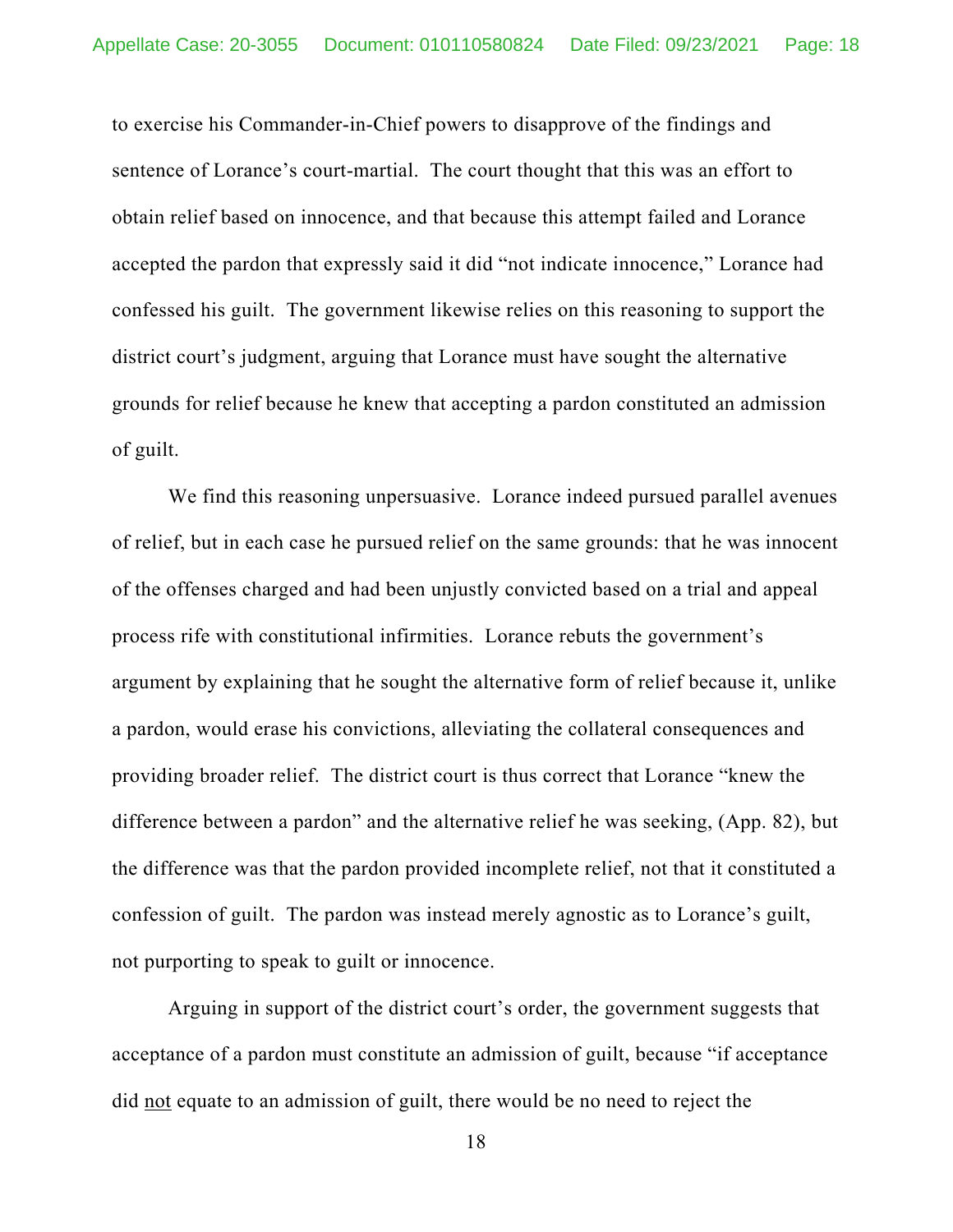presidential act of grace under any scenario." (Aple. Br. 13.) But the very case the government bases its position on—Burdick—belies the government's argument. There, the newspaper editor rejected the pardon because he did not want to divulge his confidential sources to the grand jury, regardless of whether he was pardoned for any offenses he might testify about. 236 U.S. at 85. Rejecting the pardon allowed the editor to protect his sources. Id. at 87.

In other scenarios, we can imagine potential pardonees rejecting pardons to avoid the "personal disgrace," "infamy," and "opprobrium" imputed in the public's perception by the acceptance of a pardon, Burdick, 236 U.S. at 91, 94, and choosing instead to try their luck in court. See Wilson, 32 U.S. at 154–55 (defendant pled guilty and refused to avail himself of a presidential pardon at sentencing). After all, should they fare poorly in court, they could still pursue another pardon.

The government additionally argues that Lorance's guilt is established because his convictions are presumed "rightfully done" after the pardon, citing Knote v. United States, 95 U.S. 149, 154 (1877). But what Knote actually says is that once a person is convicted of an offense, regardless of a later pardon, "[t]he offence being established by judicial proceedings, that which has been done or suffered while they were in force is presumed to have been rightfully done and justly suffered, and no satisfaction for it can be required." Id. Thus, the "rightfully done" language refers to "that which has been done or suffered while [the judicial proceedings] were in force," not to the judicial proceedings themselves. This means that a pardon "affords no relief for what has been suffered by the offender in his person by imprisonment,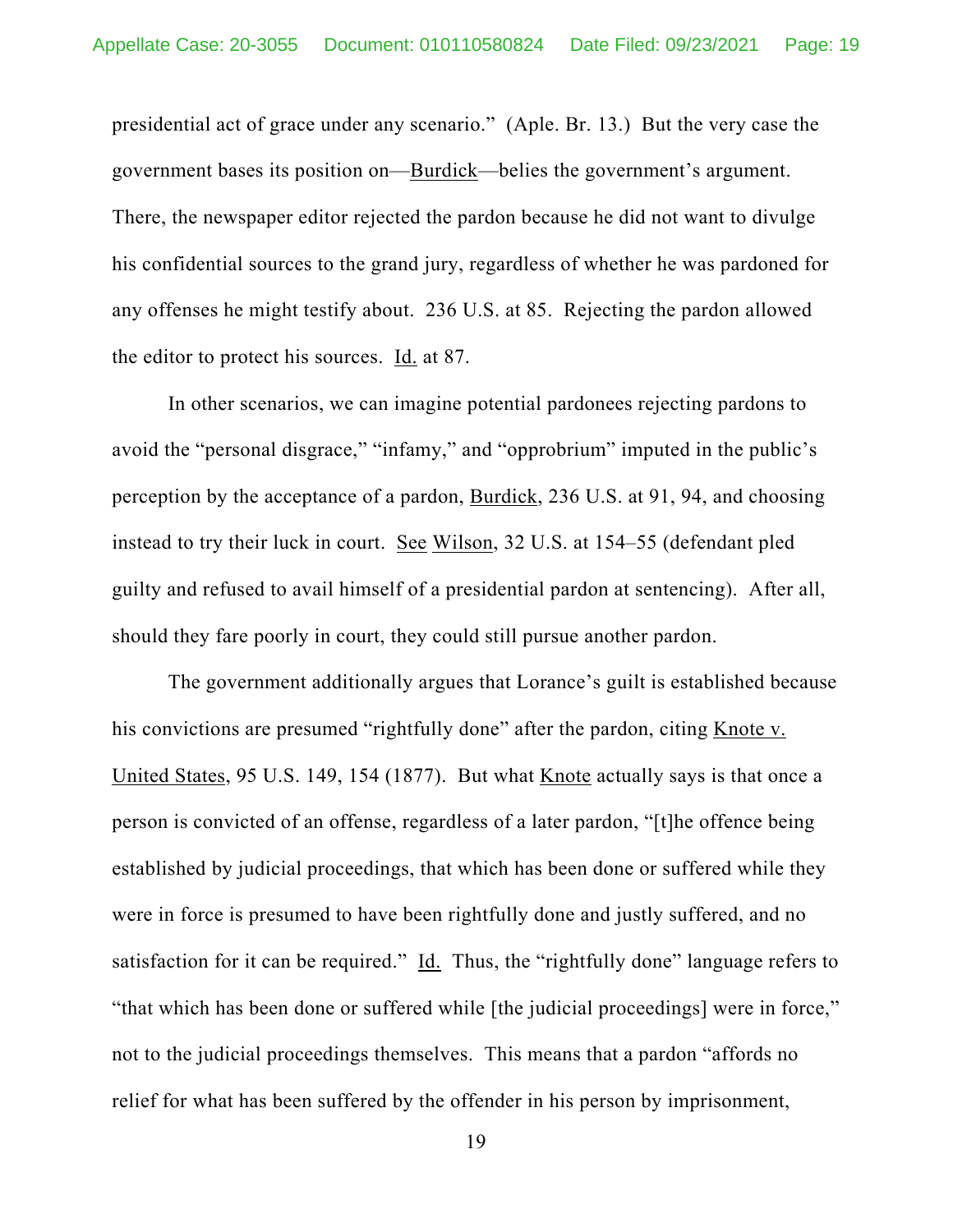forced labor, or otherwise; it does not give compensation for what has been done or suffered, nor does it impose upon the government any obligation to give it." Id. at 153–54. It does not mean that Knote creates an irrebuttable presumption that Lorance's convictions were "rightfully done."

The government further complains that Lorance would turn a presidential pardon into an Alford plea, in which a defendant asserts his innocence but pleads guilty on the basis that sufficient evidence exists to convict him of the crime. We find this comparison unpersuasive, but regardless, the President has discretion as to who he pardons and on what terms. If the President wishes to condition a pardon upon an admission of guilt, he may do so; if the President wishes to withhold a pardon from one who continues to proclaim his innocence, he may do so. We simply decline to read into Lorance's pardon a condition that the President in this case chose not to include.

Finally, the government argues that Lorance acknowledged his understanding that a pardon is a confession of guilt by stating below, in his response to the government's motion to dismiss Lorance's habeas petition, that "a presidential pardon is a recognition of guilt." (Supp. App. 16.) The government argues that Lorance cannot backtrack from this concession and "change horses mid-race." (Aple. Br. 18 n.11.) Lorance indeed stated this in the introductory paragraph of his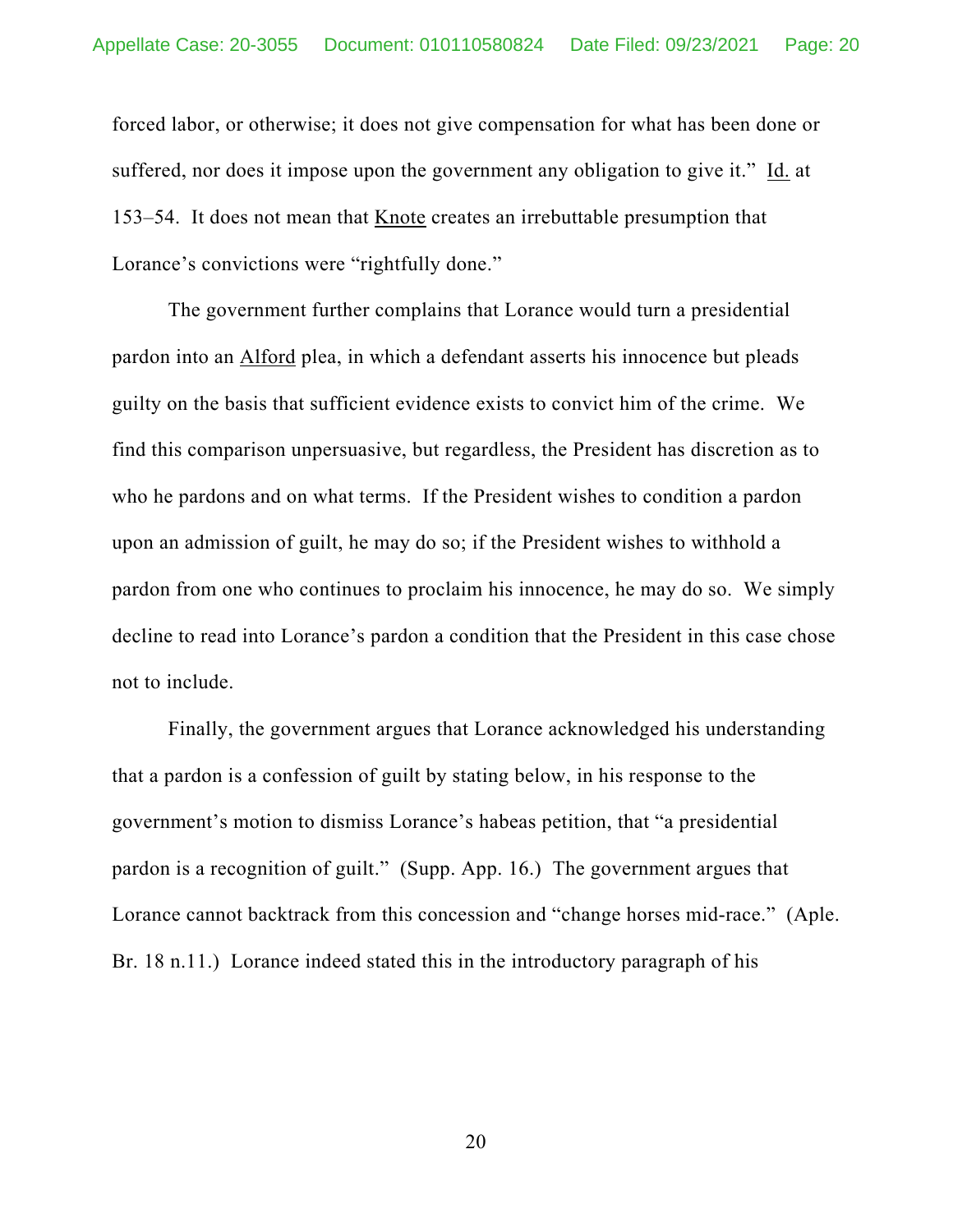response, in which he argued that he continued to suffer collateral consequences from his convictions despite the pardon.<sup>7</sup>

We decline to reject Lorance's argument based solely on this one statement. The argument at issue in the motion to dismiss and response was whether Lorance still suffered collateral consequences from his convictions, not whether acceptance of a pardon constitutes an admission of guilt. Acknowledging that accepting a pardon "is a recognition of guilt" is not necessarily the same thing as conceding that it has the legal effect of a formal confession. Lorance's statement was an aside, meant to support his argument that the pardon did not blot out the guilt associated with his convictions or erase the convictions' collateral consequences. This was a direct response to the government's argument in its motion to dismiss that the pardon blotted out the existence of Lorance's guilt. The government did not raise its concession-of-guilt argument until its reply brief below.

Lorance has thus championed the same horse throughout these proceedings, consistently arguing that he suffers from ongoing collateral consequences from his convictions despite the pardon, that he was unjustly convicted, and that his habeas petition is not moot.

\* \* \*

<sup>&</sup>lt;sup>7</sup> Regardless, the government does not argue that any error made by the district court below in holding that acceptance of a pardon was an admission of guilt was invited error based on this single statement in Lorance's response to the government's motion to dismiss. Thus, invited error is not before us.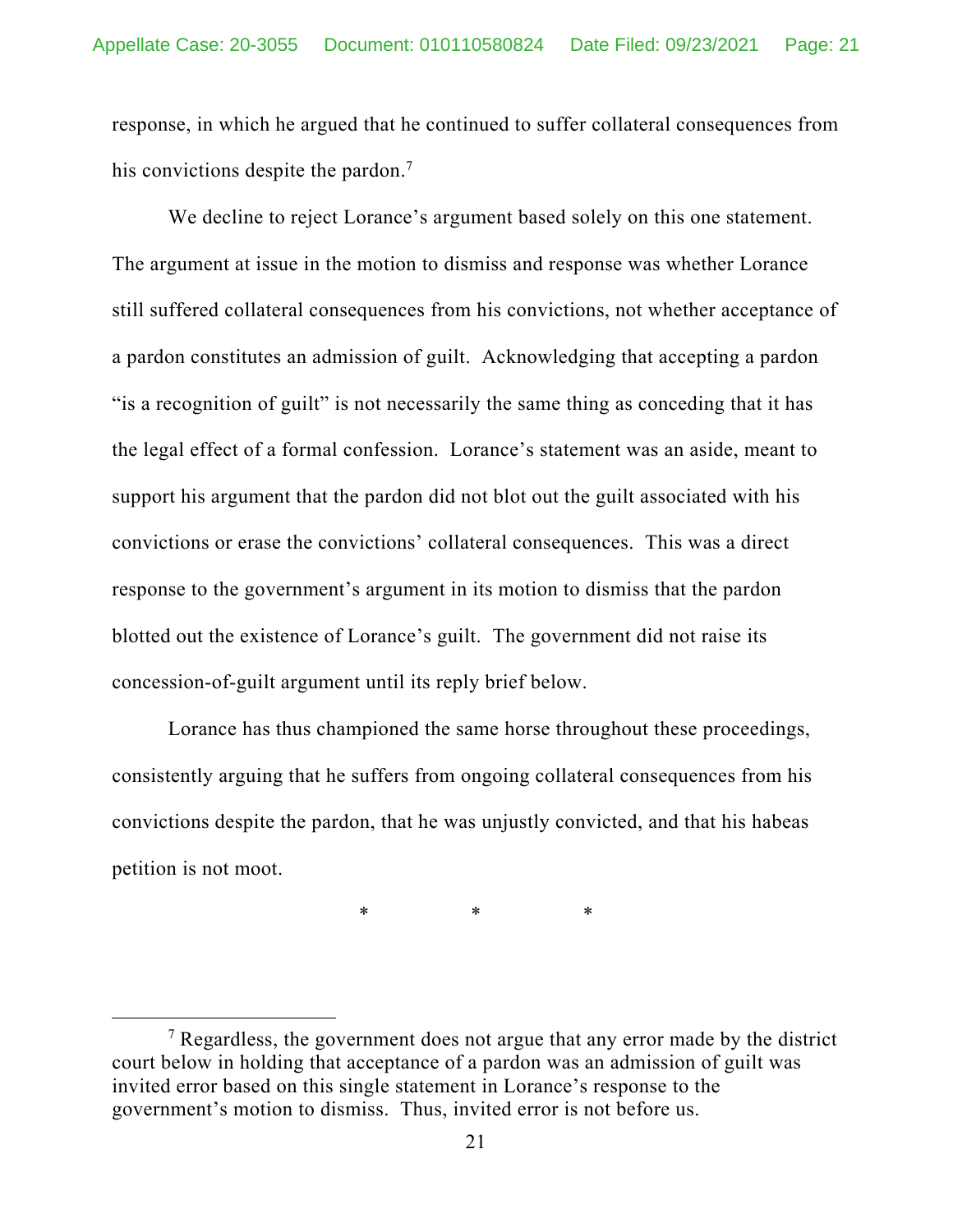In sum, we reject the government's reading of the dicta in Burdick to mean that accepting a pardon had the legal effect of a confession of guilt in this case where Lorance has maintained his innocence and unjust conviction throughout all proceedings and based his pardon petition on those grounds, and where the pardon did not purport to address Lorance's innocence or guilt and did not condition acceptance on a confession of guilt. Accordingly, we hold that the district court erred by relying upon Burdick's dictum to find that Lorance's pardon acceptance had the legal effect of confessing his guilt.

This conclusion alone warrants reversal, because the district court based its mootness determination on the proposition that Lorance's pardon acceptance constituted an admission of guilt, which in turn constituted a waiver of his appellate and habeas rights, rendering his petition moot.<sup>8</sup> But we also independently reject the district court's mootness and waiver analysis for a further reason, as we explain in the next section.

## **C. Lorance's acceptance of the presidential pardon did not constitute a waiver of habeas rights.**

In reaching its habeas-waiver determination, the district court also relied upon (1) state court cases holding that acceptance of a gubernatorial pardon constitutes a waiver of appellate rights, and (2) federal cases dealing with plea agreement appeal

<sup>&</sup>lt;sup>8</sup> The district court did not rule on Lorance's habeas petition on the merits. (App. 87). The sole issue before us is whether Lorance's acceptance of the pardon renders his habeas petition moot. We do not address the merits of Lorance's habeas petition.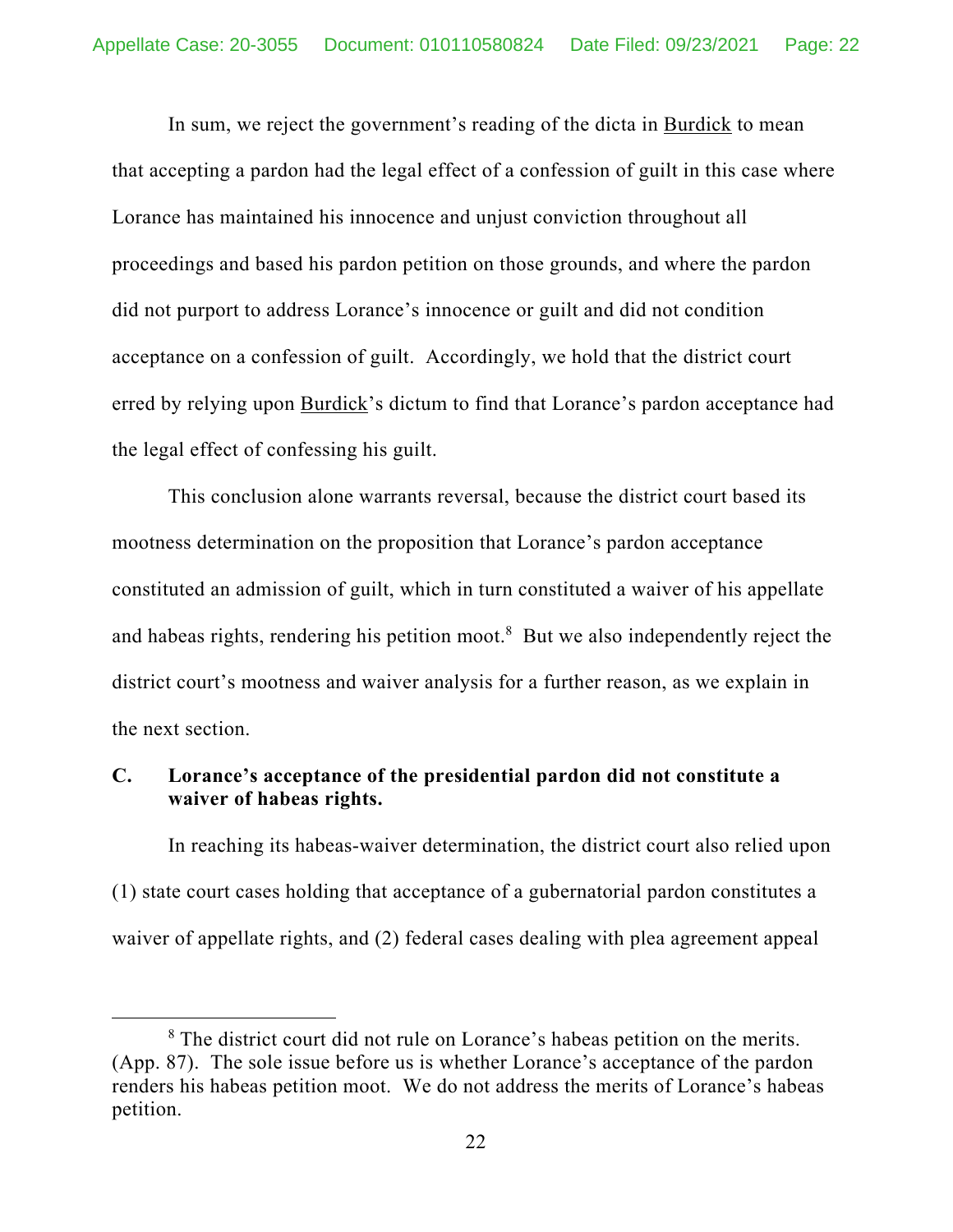waivers. We disagree with the district court's waiver analysis on these grounds, concluding that even if acceptance of a pardon constitutes a legal confession of guilt (a proposition we previously rejected), it does not constitute a waiver of habeas rights.

As an initial matter, we decline to follow the state court cases addressing gubernatorial pardons. Those cases provide little guidance as to the impact of the acceptance of a presidential pardon on federal habeas rights. Additionally, because we conclude above that Lorance's acceptance of the presidential pardon did not constitute a confession of guilt, we reject the district court's waiver conclusion to the extent it is based on that premise.

For that reason, the district court's reliance on United States v. Hahn, 359 F.3d 1315 (10th Cir. 2004) (en banc) (per curiam), and United States v. Cockerham, 237 F.3d 1179 (10th Cir. 2001), was misplaced. Those cases involve the waiver of appellate rights and habeas rights pursuant to a plea agreement, and the district court apparently deemed Lorance's acceptance of the pardon the legal equivalent of a plea agreement.

In plea agreements, defendants sometimes waive their appellate and collateral rights. Here, Lorance never pled guilty and never expressly agreed to waive his appellate or habeas rights, regardless of whether his acceptance of the pardon implied guilt. A misplaced analogy to a plea agreement cannot establish that Lorance knowingly and voluntarily waived his habeas rights by accepting the pardon while still professing his innocence and unjust conviction.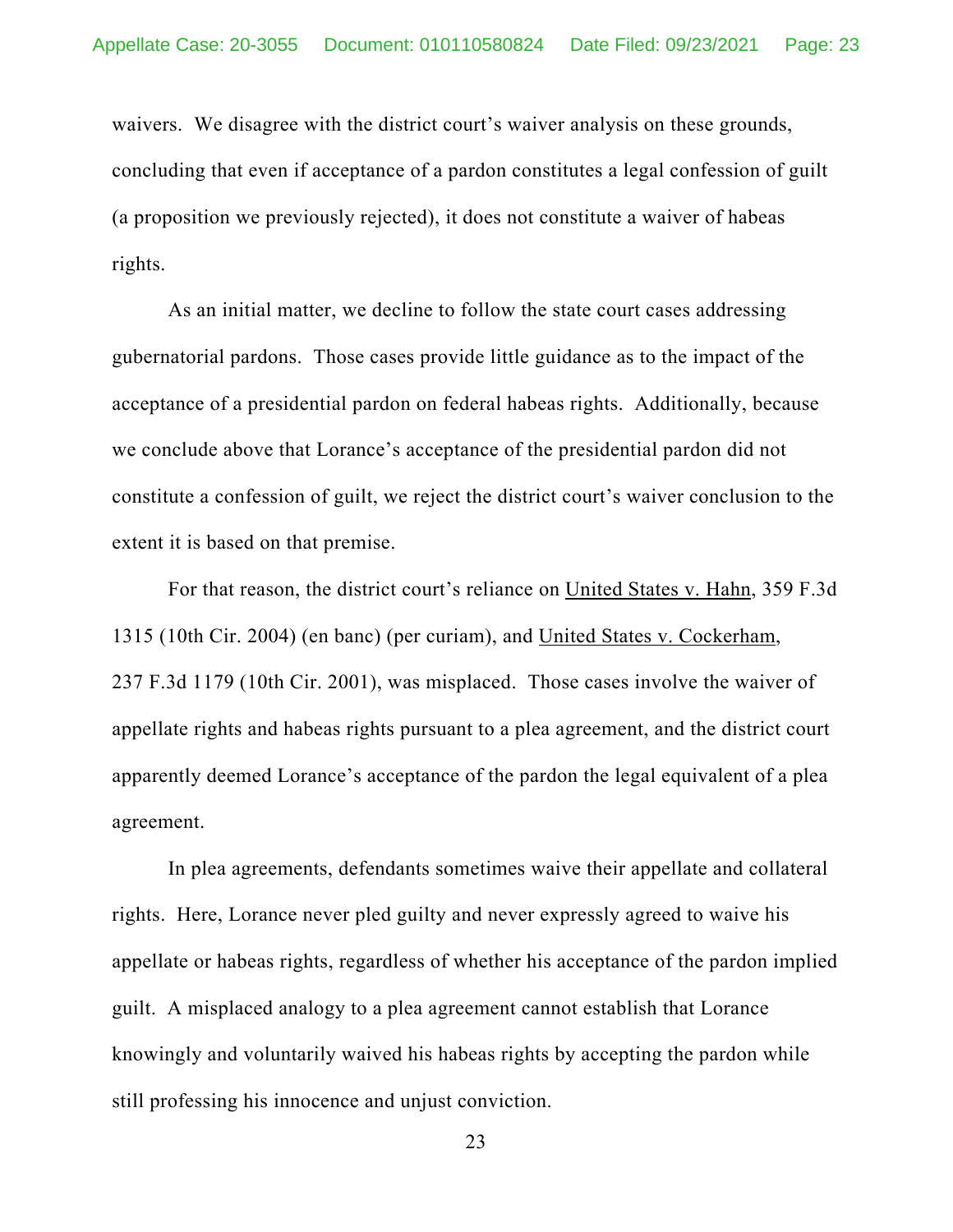And, further, even if Lorance's acceptance of the pardon could imply a confession of guilt (again, which we have previously rejected in this opinion), that does not mean that he consequently waived his habeas rights. Even a guilty person can collaterally challenge his conviction, if not on grounds of innocence—after all, habeas petitions are not limited to claims of actual innocence. Thus, federal law and the Constitution protect the rights of the guilty as well as the innocent, and indisputably guilty people challenge the procedural lawfulness of their arrest and conviction every day.9

Neither the district court below nor the parties on appeal identify any other federal court that has directly ruled on whether acceptance of a presidential pardon constitutes a legal confession of guilt and a waiver of appellate and habeas rights. But the few cases that do touch on mootness in light of a pardon support our analysis, because they reject the general notion that a presidential pardon automatically moots a habeas petition.

For example, in United States v. Schaffer, 240 F.3d 35 (D.C. Cir. 2001), the defendant was convicted of bribing public officials but accepted a presidential pardon while his appeal was pending before the D.C. Circuit.<sup>10</sup> Id. at  $36-37$ . If Schaffer's

<sup>&</sup>lt;sup>9</sup> When defendants knowingly and voluntarily plead guilty, the pleas generally prevent the defendants from pursuing habeas relief—not because they're guilty but because their guilty pleas break the chain of causation. *Tollett v. Henderson*, 411 U.S. 258, 267 (1973). Lorance's guilty plea could not have broken the chain of causation because his conviction preceded the pardon.

 $10$  The precise procedural history of Schaffer is quite convoluted. The district court sentenced Schaffer to a term of imprisonment after a panel of the D.C. Circuit (continued)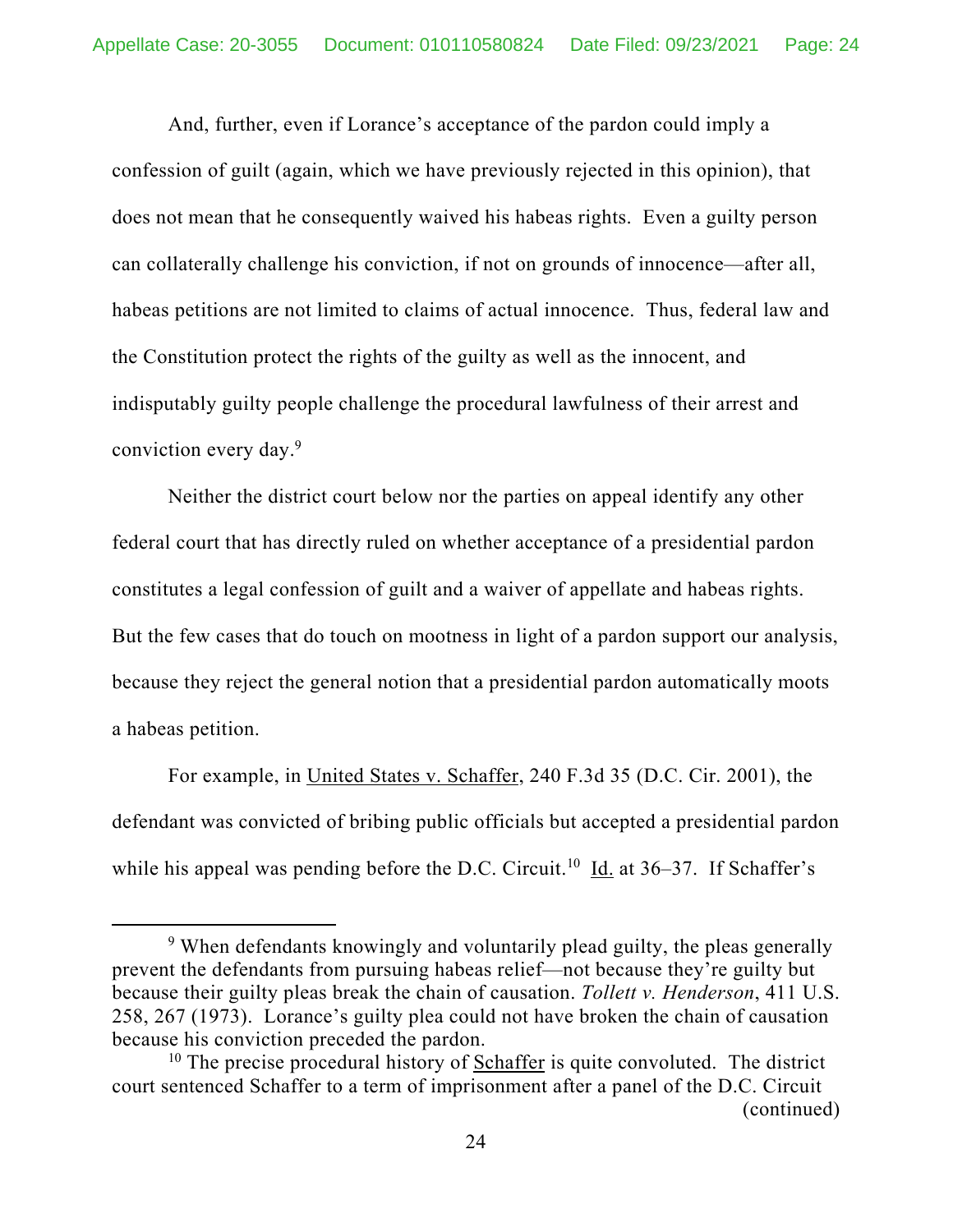acceptance of the pardon had constituted a waiver of appellate and habeas rights, the D.C. Circuit would have had to dismiss the pending appeal as moot, leaving Schaffer's conviction in place. But the Schaffer court rejected the government's argument that the defendant's conviction became final as a result of his acceptance of the pardon. Id. Instead, because of "the unpredictable grace of a presidential pardon," the court concluded that vacating the conviction was "just and appropriate." Id. at 38. The court reached this conclusion despite acknowledging Burdick's suggestion that "acceptance of a pardon may imply a confession of guilt," because it emphasized that "the pardon acts on Schaffer's supposed conviction, without purporting to address Schaffer's innocence or guilt." Id.

Because the D.C. Circuit vacated Schaffer's conviction instead of leaving it in place, the court necessarily did not associate pardon acceptance with any legal consequences such as a waiver of appellate rights. Schaffer thus supports the proposition that acceptance of a pardon does not constitute a waiver of appellate rights where the pardon does not purport to address the pardonee's innocence or guilt. We see no reason why that result should be different in the context of habeas rights. Here, that means that Lorance's acceptance of the presidential pardon, which

denied his appeal and remanded for sentencing. After sentencing, however, the en banc court granted Schaffer's petition for rehearing, vacated the panel's decision, and scheduled oral argument. It was at this juncture that Schaffer accepted a presidential pardon. For the purposes of our analysis, the point is that the defendant accepted a pardon while his appeal of his conviction was pending. Cf. Arpaio, 2017 WL 4839072, at \*2 (declining to vacate a conviction where the defendant accepted a pardon after conviction but before sentencing and entry of judgment and no appeal was pending).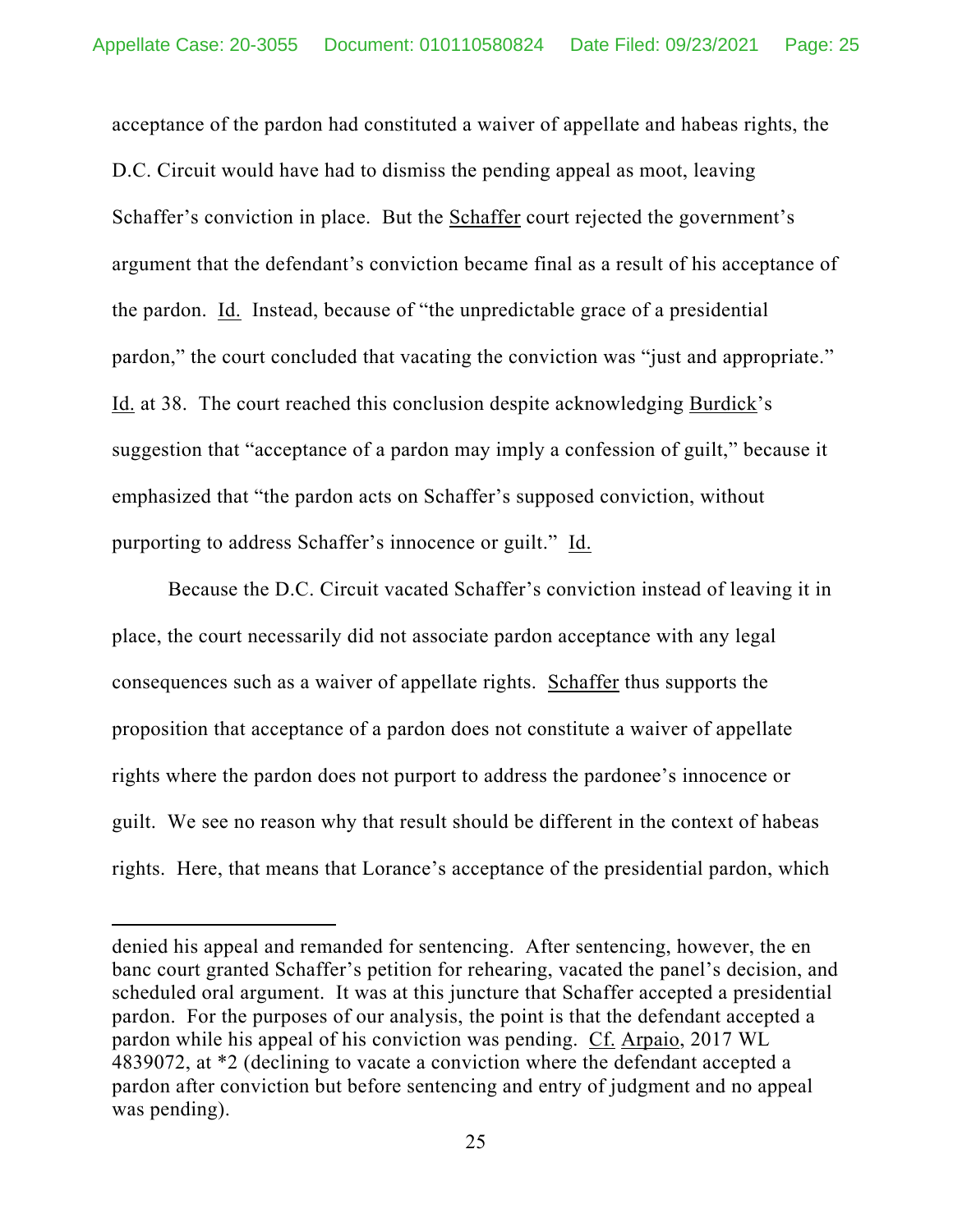did not purport to address Lorance's innocence or guilt, would not constitute a waiver of his appellate and habeas rights.

Two other cases cited by the parties further support Lorance. In the first, Robson v. United States, 526 F.2d 1145 (1st Cir. 1975), the First Circuit rejected the argument that acceptance of a pardon mooted a habeas petition, reasoning that the petitioner still faced collateral consequences and thus could still bring "an action to review the validity of his criminal conviction." Id. at 1147. The court continued on to the merits of the habeas petition despite the petitioner's acceptance of the pardon. Id. This supports Lorance's argument that acceptance of a pardon does not constitute a waiver of habeas rights and that Lorance's habeas petition is not moot because Lorance remains subject to the collateral consequences of his convictions.

The district court below rejected Lorance's reliance on Robson, stating that "Robson did not address whether the defendant accepted the pardon and what effect such an acceptance would have." (App. 83.) We find this unpersuasive. To start, there is no suggestion in Robson that the petitioner refused the pardon, and acceptance of the pardon is implied in the opinion. See 526 F.2d at 1147 ("[Petitioner] has been released from the effect of the sentence by a presidential pardon."). Moreover, the Robson court did specifically address "what effect such an acceptance would have," (App. 83), when it rejected the government's argument that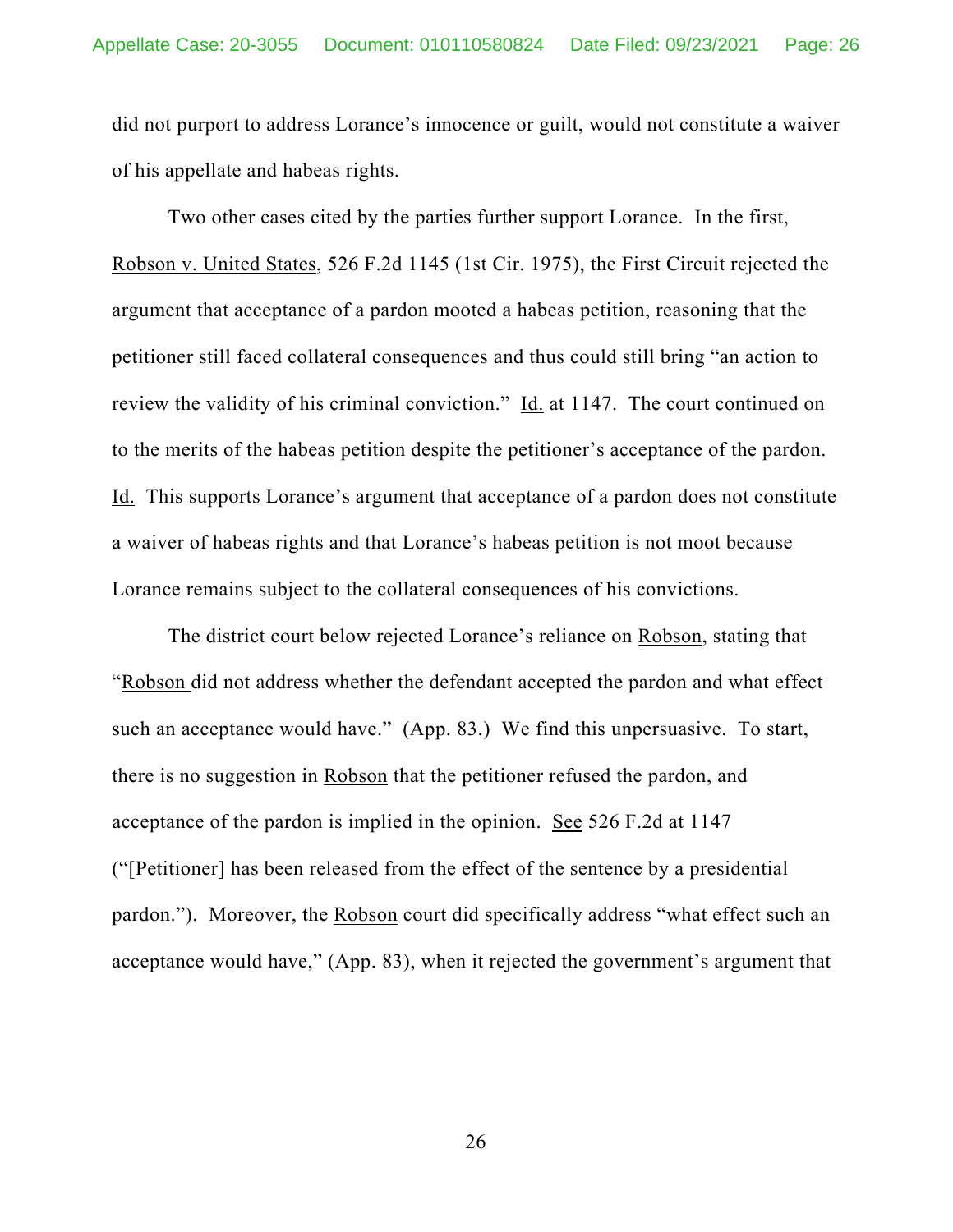the pardon rendered the habeas petition moot and continued on to consider the merits of the petition. $11$ 

The government responds by pointing to Bjerkan v. United States, 529 F.2d 125 (7th Cir. 1975), in which the Seventh Circuit concluded that a presidential pardon did moot a pending habeas petition. Id. at 126–29. But unlike the district court here, the Bjerkan court did not conclude that the habeas petition was moot on the basis that acceptance of a pardon constitutes a confession of guilt and waiver of habeas rights. Instead, the court deemed the habeas petition moot solely because the petitioner faced no collateral consequences stemming from his conviction. Id. at 129.

In fact, Bjerkan actually hurts the government's case and supports Lorance's, because it suggested that if "serious collateral consequences" remain despite acceptance of a pardon, the pardonee's habeas case "would continue to be viable." Id. at 127. Because Lorance continues to face such collateral consequences, Bjerkan suggests that his habeas action "continue[s] to be viable" despite the pardon. Id.

In all, the government cites only one case that directly supports its position, and that only in dicta. In that case, Marino v. INS, 537 F.2d 686 (2d Cir. 1976), the

<sup>&</sup>lt;sup>11</sup> Lorance also cites several cases concluding that a sentence commutation does not moot a habeas petition. See United States v. Hearst, 638 F.2d 1190, 1192 n.1 (9th Cir. 1980); Madej v. Briley, 371 F.3d 898, 899 (7th Cir. 2004); Simpson v. Battaglia, 458 F.3d 585, 595 (7th Cir. 2006). We cannot rely on those cases, however, because commutations differ from pardons in that a commutation has effect even if not accepted by the recipient. Biddle v. Perovich, 274 U.S. 480, 486–88 (1927). That means a (non-conditional) commutation could never imply a confession of guilt or a waiver of habeas rights, because the recipient has no choice.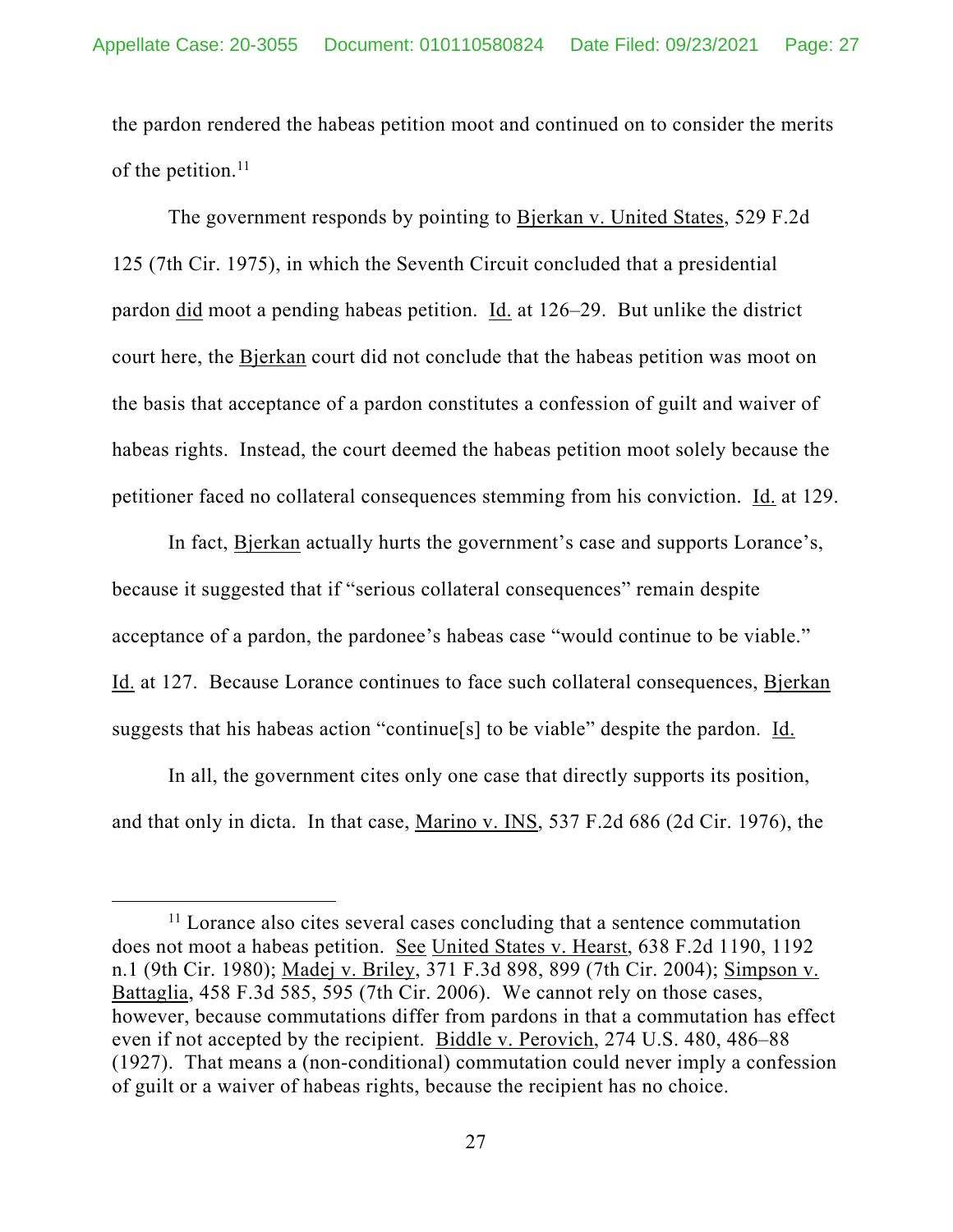Second Circuit considered whether an alien was subject to deportation for having been convicted of a crime of moral turpitude, where the alien had been convicted in a foreign court but pardoned while his appeal was pending. Id. at 688. Because the foreign court had dismissed the alien's appeal due to the issuance of the pardon, the Second Circuit considered the alien's conviction not final. Id. at 692. The court held that the alien had not waived his direct appeal rights because he had not solicited the executive amnesty and had not accepted it, instead trying to pursue his appeal despite the amnesty (the foreign court apparently deemed the pardon effective nonetheless). Id. After reaching this conclusion, the court suggested that acceptance of an executive pardon would have "operate [d] as a waiver of [the alien's] right to contest his guilt." Id. (citing Wilson, 32 U.S. at 161; Burdick, 236 U.S. at 91).

Marino's dicta thus supports the district court's conclusion that acceptance of a presidential pardon constitutes an admission of guilt that waives appellate rights. Marino made this suggestion, however, with no more analysis than a cite to Burdick, much as the district court did here. Because we read Burdick differently, we decline to follow Marino's dicta.

Instead, we follow the lead of a recent Sixth Circuit case, Dennis v. Terris, 927 F.3d 955 (6th Cir. 2019). There, the court considered whether a habeas petitioner's acceptance of a conditional presidential commutation mooted the petitioner's collateral challenge to his sentence. Id. at 957. The Sixth Circuit concluded that it did not. Id. at 960. In doing so, the court relied on the express language of the commutation, which required the habeas petitioner to (1) return a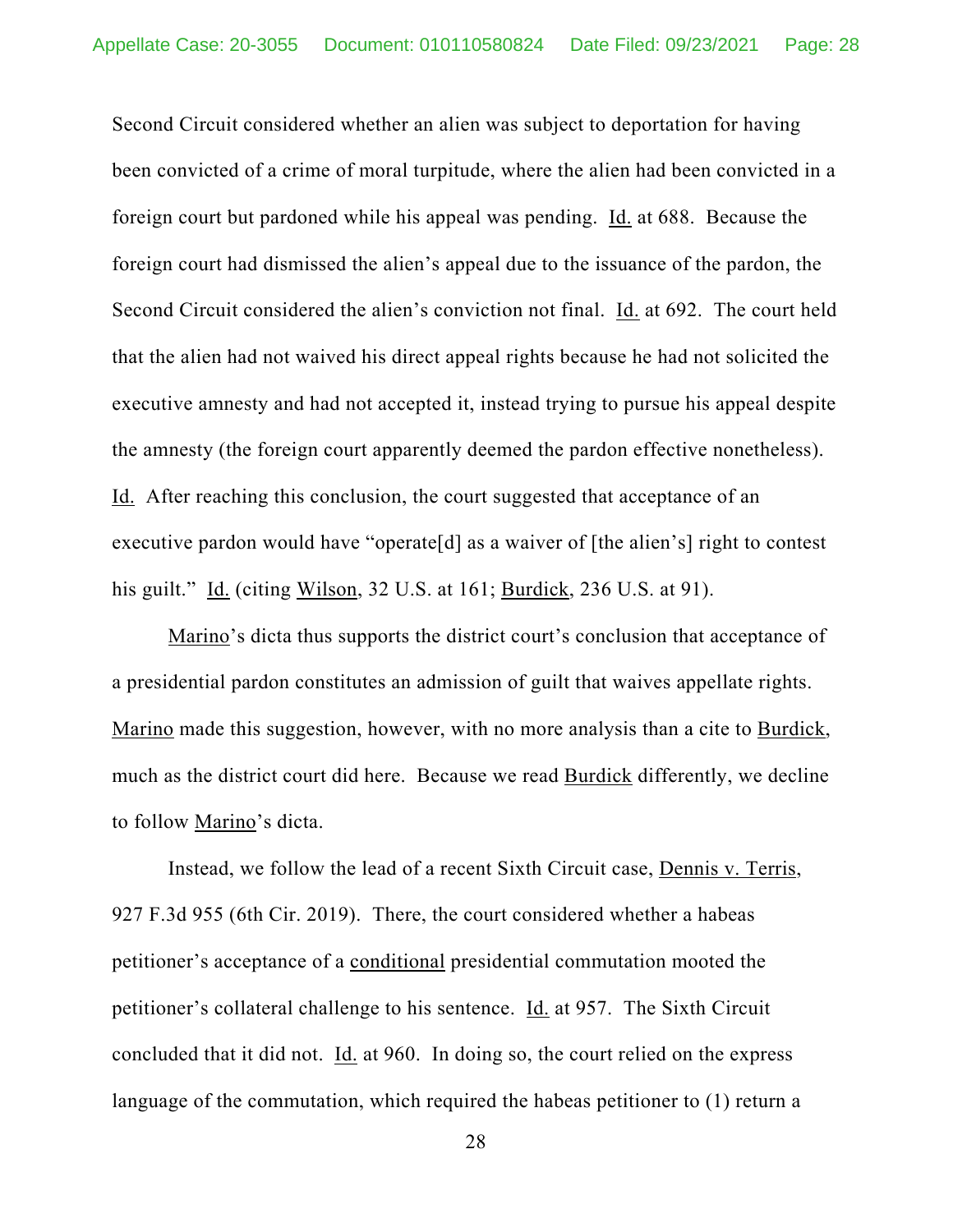signed acceptance of the commutation, and (2) enroll in a residential drug abuse program. Id. at 957. The court declined to read into the commutation the additional condition that the petitioner waive his habeas rights:

> In accepting his commutation, Dennis did not give up any rights to attack his sentence collaterally. He met the two conditions the President imposed. And the President did not add any others, such as a requirement that he abandon further attacks on the original conviction or sentence.

Id. at 960.

The same is true here: Lorance's presidential pardon did not condition acceptance of the pardon on an admission of guilt or on a waiver of habeas rights. Indeed, the pardon did not purport to resolve Lorance's guilt or innocence. See Schaffer, 240 F.3d at 38. Again, under these circumstances, we decline to read into Lorance's pardon a condition that the President chose not to include.

We thus reject the district court's conclusion that Lorance's acceptance of the pardon constituted a legal confession of guilt and a waiver of habeas rights. That leaves one final aspect of the district court's opinion to address—that allowing the case to proceed despite the pardon could lead to an untenable result.

## **D. This case is not moot because the district court can grant the relief Lorance seeks.**

After concluding that Lorance's habeas petition was moot because he had waived his habeas rights by accepting the pardon, the district court reinforced its mootness determination on another ground:

> Allowing this case to proceed despite the Pardon could lead to an untenable result. Even if the Court determined that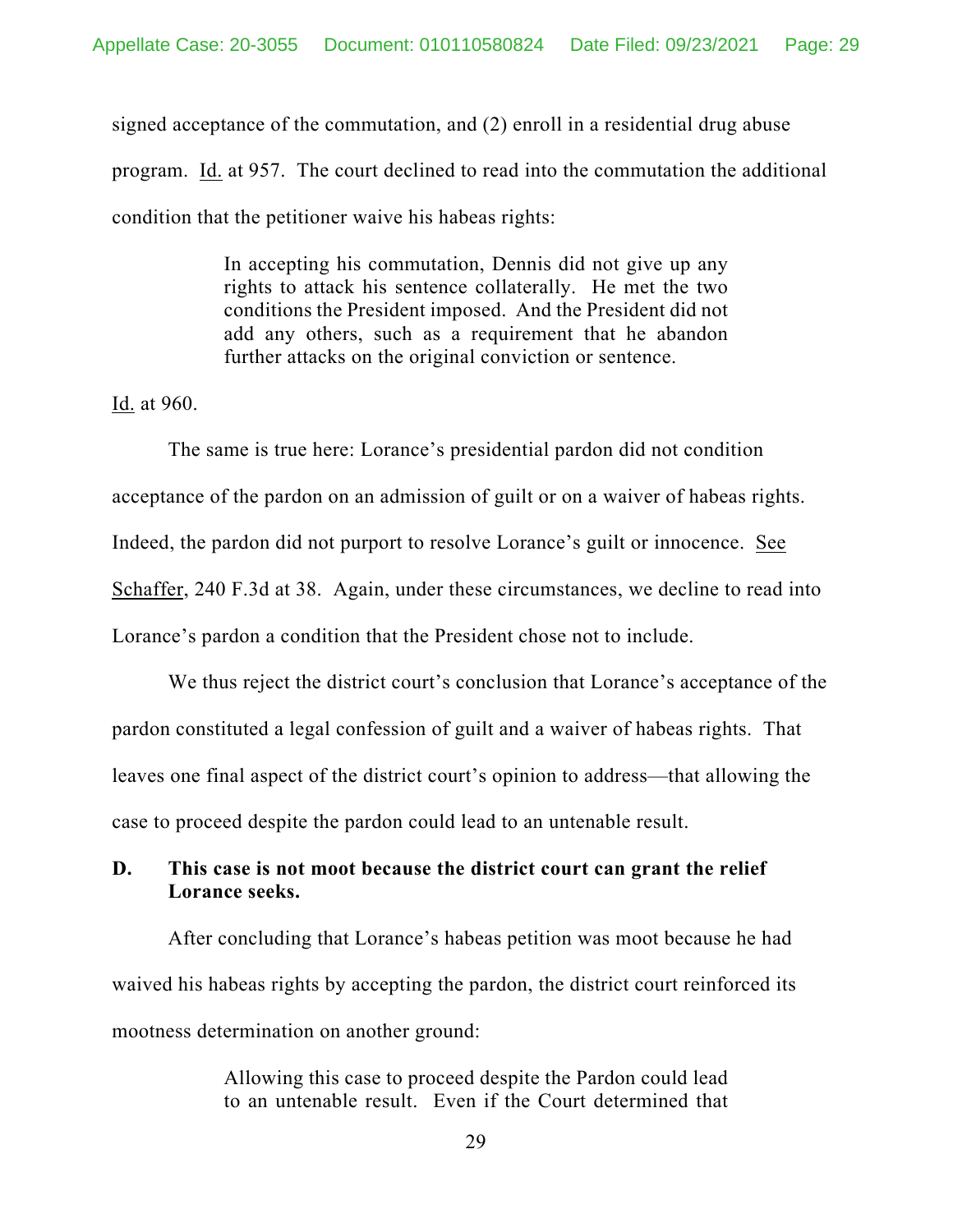acceptance of the Pardon is not a bar but found that a new trial in the military courts [was] warranted, it would be unable to grant such relief due to the Pardon. To find that a judicial process may proceed under these circumstances does not reflect the concept of a live case or controversy.

(App. 88.) The court cited no authority to support mooting a case on these grounds.

The district court misapplied the mootness doctrine in reaching this conclusion. Although the court would be unable to grant relief in the form of a new trial, "[a] case becomes moot only when it is impossible for a court to grant any effectual relief whatever to the prevailing party." Knox v. Serv. Emps. Int'l Union, 567 U.S. 298, 307 (2012) (emphasis added) (quotation marks omitted) (quoting Erie v. Pap's A.M., 529 U.S. 277, 287 (2000)). Here, the district court was not limited to granting relief in the form of a new trial, because the court had the authority to resolve Lorance's habeas petition by vacating his conviction. See Hearst, 638 F.2d at 1192 n.1 (habeas petition not moot following commutation because "[t]he district court on remand will have the power under [28 U.S.C. §] 2255 to vacate [the petitioner's] conviction, if it finds such relief appropriate").

The district court's concern—that it might determine that a new trial is warranted but be unable to grant that relief due to the pardon—does not render Lorance's habeas case moot now, but instead only raises the possibility that the case could become moot at a later time, if the court vacates the conviction but determines that a new trial is warranted. In that scenario, the case really would become moot at that time because the court would be unable to grant any further relief. See Schaffer, 240 F.3d at 38 (where direct appeal becomes moot due to pardon, both the "efficacy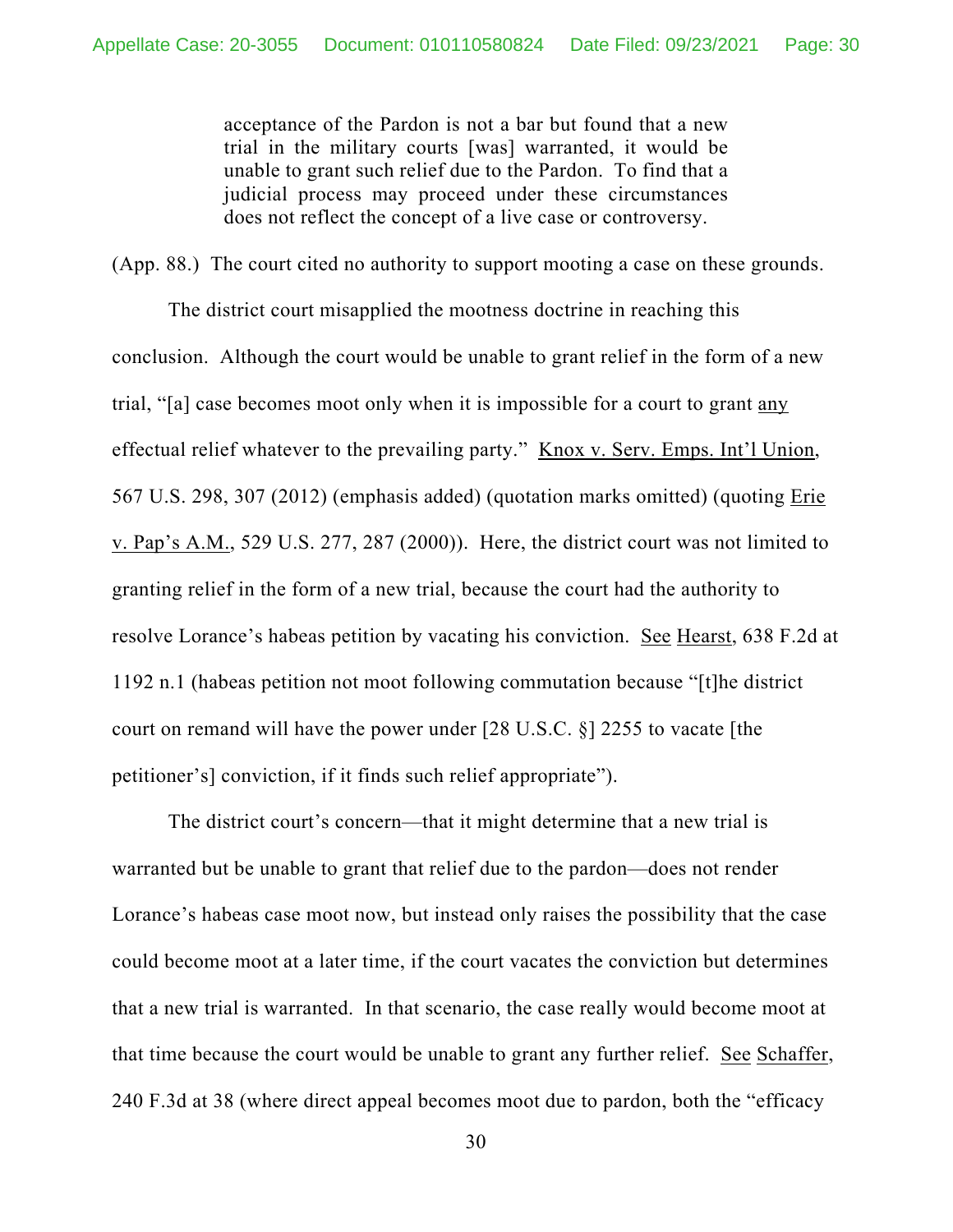of the jury verdict" against the defendant and the defendant's "claim of innocence" "remain[] only an unanswered question lost to . . . mootness"). But that would provide Lorance with at least part of the relief he seeks, because vacating the convictions would alleviate some of their collateral consequences. Specifically, it would impact Lorance's criminal history, ability to obtain military benefits, and likelihood of passing a bar character and fitness investigation.

In response, the government complains that it is unfair that Lorance can "tak[e] advantage of the President's grace" by accepting the pardon while still challenging his convictions, thus forcing the Executive to continue to litigate Lorance's guilt after pardoning him. (Aple. Br. 27–28.) But that is the result of the government's own action in extending a pardon to Lorance that did not condition acceptance on a waiver of his collateral challenge, and the government cannot complain of that now. What future remedies the government may have is irrelevant, so long as the district court can grant Lorance some form of relief now (which it can).

For these reasons, Lorance still has a live interest in having the district court consider the merits of his habeas petition to determine whether Lorance was convicted in violation of the Constitution. Even though Lorance can never be retried because of the pardon, the district court could vacate Lorance's convictions. That would confirm Lorance's position that he was unconstitutionally convicted and give Lorance real benefits. Thus, contrary to the government's arguments, Lorance's interest is not theoretical.